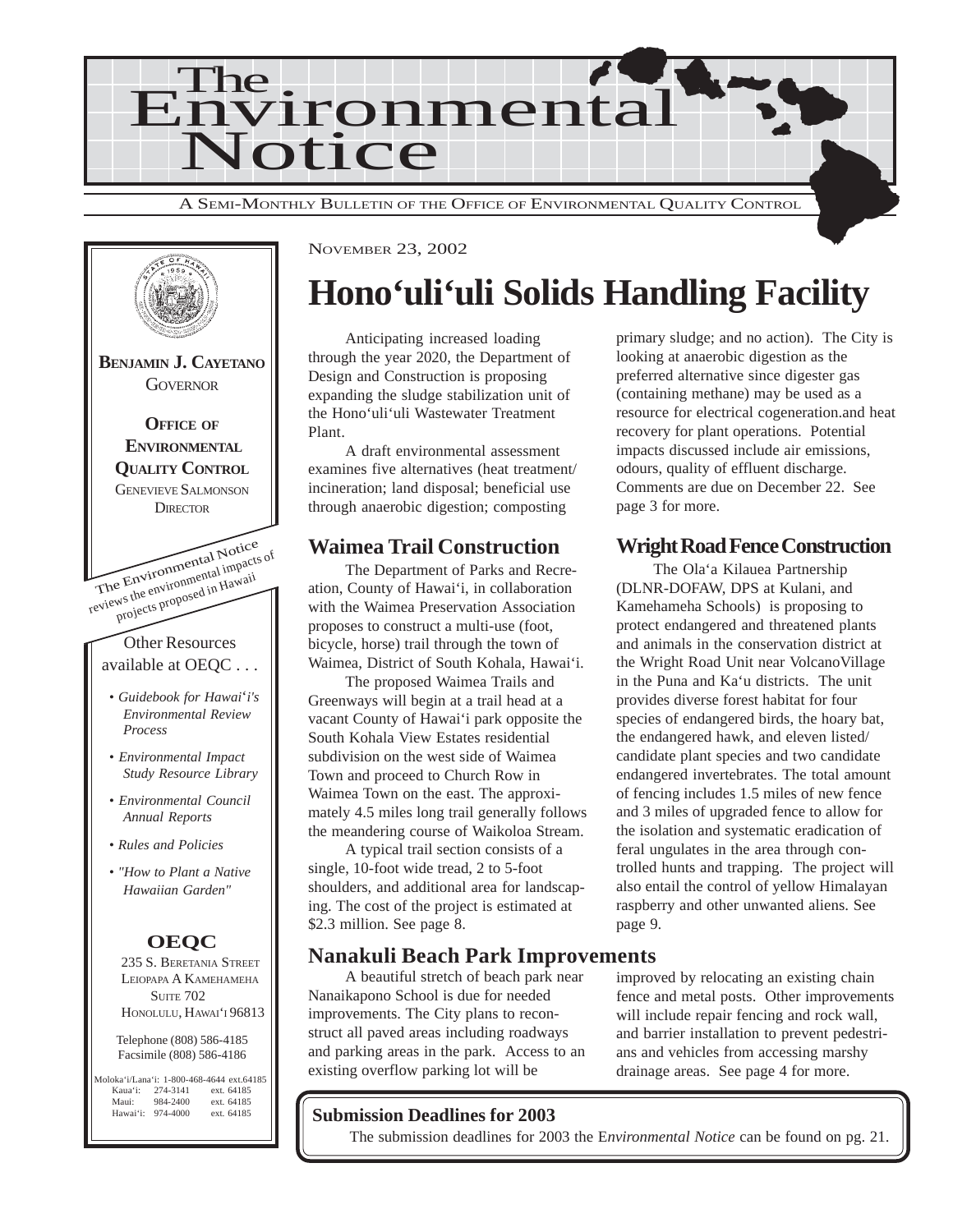# Table of Contents

NOVEMBER 23, 2002

### 1 **O'ahu Notices**

#### **Draft Environmental Assessments**

| (1) Hono'uli'uli Wastewater Treatment Plant New Solids Handling |  |
|-----------------------------------------------------------------|--|
|                                                                 |  |
|                                                                 |  |
|                                                                 |  |
| <b>Final Environmental Assessments/</b>                         |  |

#### **Findings of No Significant Impacts (FONSI)**

| FINQUIES OF IND SIGNIFICANT HIIDACLS (FUNSI)                |  |
|-------------------------------------------------------------|--|
| (4) Farrington Highway Drainage Improvements at Nanakuli  5 |  |
|                                                             |  |

#### **Previously Published Projects Pending Public Comments**

### 6 **Hawai'i Notices**

#### **Draft Environmental Assessments**

#### **Final Environmental Assessments/**

### **Findings of No Significant Impacts (FONSI)**

| (4) Kulani Correctional Facility Wastewater Treatment Plant  10 |
|-----------------------------------------------------------------|
|-----------------------------------------------------------------|

| <b>Previously Published Projects Pending Public Comments</b> |  |
|--------------------------------------------------------------|--|
|                                                              |  |

### 7 **Kaua'i Notices**

| <b>Draft Environmental Assessments</b> |  |
|----------------------------------------|--|
|                                        |  |

### 2 **Moloka'i Notices**

| <b>Draft Environmental Assessments</b> |  |
|----------------------------------------|--|
|                                        |  |

### 3 **[Maui Notices](#page-12-0)**

| <b>Previously Published Projects</b> |  |
|--------------------------------------|--|
|                                      |  |

### s **Shoreline Notices**

### **. Environmental Council Notices**

### V **Pollution Control Permit Applications**

Department of Health Permits ........................................................... 15

### ^ **Coastal Zone News**

[Special Management Area \(SMA\) Minor Permits](#page-15-0) .............................. 16

### **<del>n</del>** Conservation District Notices

### W **Federal Notices**

| Notice of Intent To Prepare an EIS - Johnston Atoll Airfield  19 |  |
|------------------------------------------------------------------|--|
|                                                                  |  |
|                                                                  |  |
|                                                                  |  |

### **Announcements**



*OEQC intends to make the information in this bulletin accessible to everyone. Individuals that require this material in a different format (such as large type or braille), should contact our office for assistance.*

| The Environmental Notice | <b>Office of Environmental Quality Control</b> | Page 2 |
|--------------------------|------------------------------------------------|--------|
|--------------------------|------------------------------------------------|--------|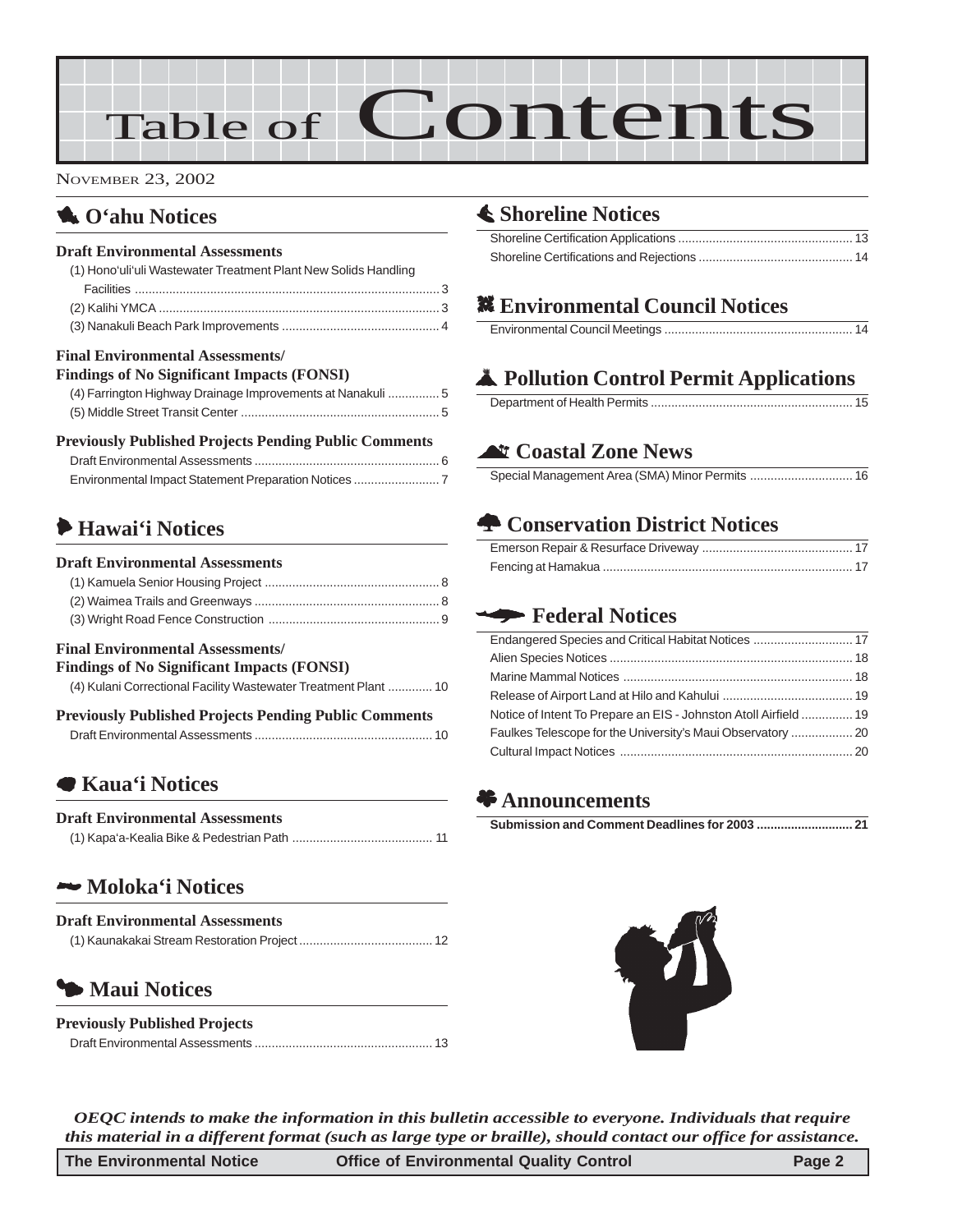### <span id="page-2-0"></span>**Draft Environmental Assessments**

### 1 **(1) Hono'uli'uli Wastewater Treatment Plant New Solids Handling Facilities**

| District:             | 'Ewa                                     |
|-----------------------|------------------------------------------|
| TMK:                  | $9-1-013-007$ ; $9-1-069-004$            |
| Applicant:            | City and County of Honolulu              |
|                       | Department of Design and Construction    |
|                       | 650 South King Street                    |
|                       | Honolulu, Hawai'i 96813                  |
|                       | Contact: Mr. Po Chan (523-4324)          |
|                       | <b>Approving Agency/Accepting</b>        |
| <b>Authority:</b>     | Same as above.                           |
| <b>Consultant:</b>    | GMP Hawai'i                              |
|                       | 1100 Alakea Street Suite 1800            |
|                       | Honolulu, Hawai'i 96813                  |
|                       | Contact: Peter Melnyk (521-4711)         |
| <b>Public Comment</b> |                                          |
| Deadline:             | December 23, 2002                        |
| Status:               | DEA First Notice pending public comment. |
|                       | Address comments to the applicant with   |
|                       | copies to the consultant and OEQC.       |
| <b>Permits</b>        | Amended Covered Source, Operating,       |

The Hono'uli'uli WWTP has successfully used heat treatment for sludge stabilization since the facility went into service in 1984. Currently, the plant treats an average daily wastewater flow of 26.8 million gallons per day (mgd). The plant's future loading is estimated to be 42.0 mgd. The plant must expand the capacity of the sludge stabilization system unit process to satisfy the increased demand through year 2020. The plant has the option to expand heat treatment or consider another stabilization technology.

**Required**: NPDES NOI, Height Variance

The City and County of Honolulu has determined that sludge treatment utilizing anaerobic digestion for sludge stabilization and a combination of beneficial use for dewatered sludge has become the preferred alternative for the WWTP. This decision has been attributed to the fact that after nearly twenty years of service the existing heat treatment system is near the end of its useful life, incineration practices have become more difficult to permit, high operations and maintenance costs, and options for disposal have changed significantly.



**O'ahu Notices**

The project will include the addition of:

- Three digesters (conventional or egg shaped);
- Two new two-stage scrubbers;
- Replacement of the main centrifuges;

The proposed project is anticipated as no adverse or significant impacts to the operation of the Hono'uli'uli WWTP or the surrounding environment. Impacts to air and noise quality will be short term during construction activities. The proposed project will support the current and predicated increase in the plant's treatment capacity. Based on the investigation performed for the draft EA a determination of a Finding of No Significant Impact (FONSI) is expected.

### 1 **(2) Kalihi YMCA**

| District:                         | Honolulu                          |
|-----------------------------------|-----------------------------------|
| <b>TMK:</b>                       | $1 - 6 - 24:04$                   |
| Applicant:                        | Young Men's Christian Association |
|                                   | (YMCA) of Honolulu                |
|                                   | 1441 Pali Highway                 |
|                                   | Honolulu, Hawai'i 96813           |
|                                   | Contact: Glenn Tsugawa (531-3558) |
| <b>Approving Agency/Accepting</b> |                                   |
| <b>Authority:</b>                 | City and County of Honolulu       |
|                                   | Department of Community Services  |
|                                   | 711 Kapi'olani Blvd., Rm 1422     |
|                                   | Honolulu, Hawai'i 96813           |
|                                   | Contact: Paul Kobata (592-8626)   |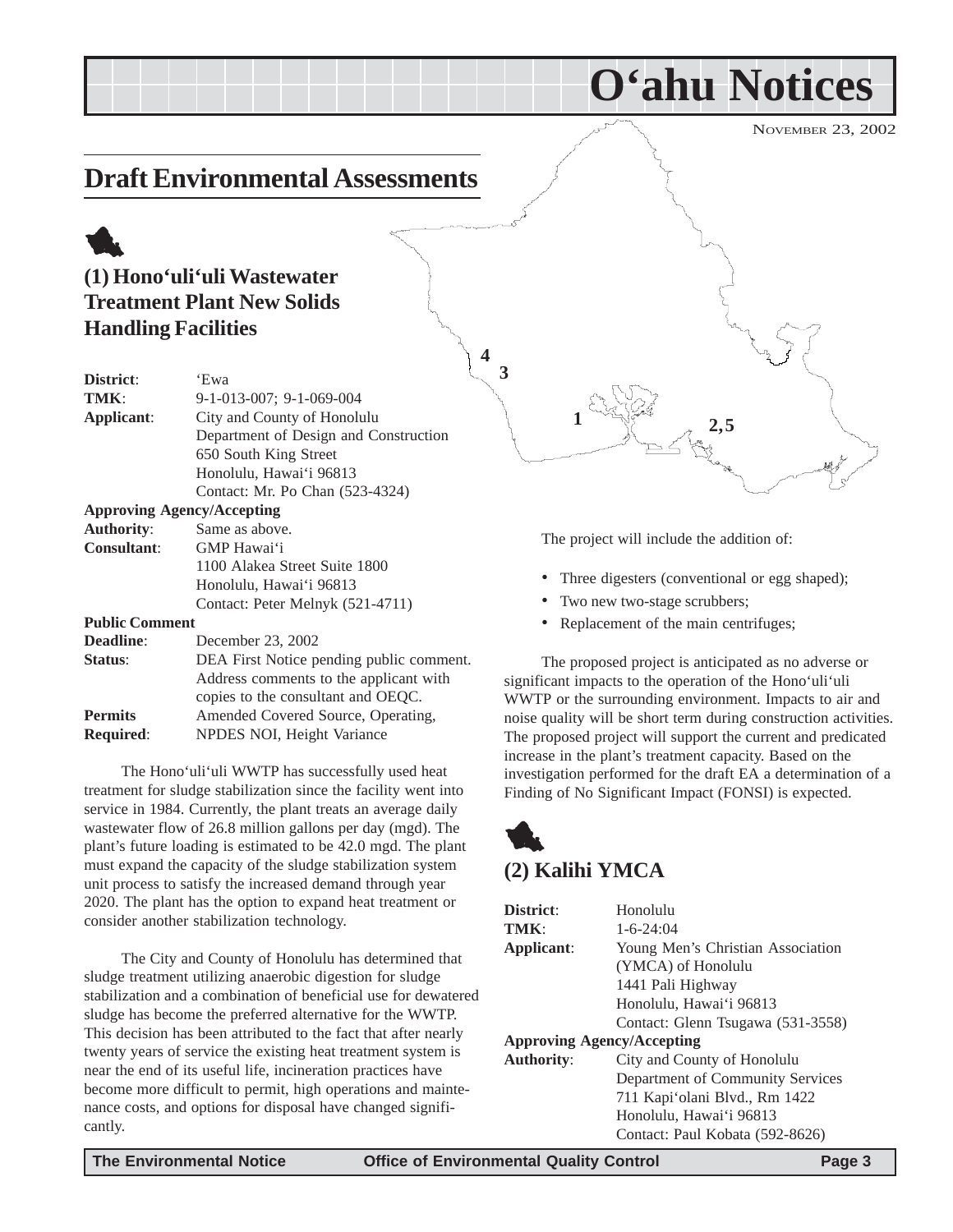## <span id="page-3-0"></span>**O'ahu Notices**

NOVEMBER 23, 2002

| <b>Consultant:</b>    | PBR Hawai'i                                 |
|-----------------------|---------------------------------------------|
|                       | 1001 Bishop Street, Suite 650               |
|                       | Honolulu, Hawai'i 96813                     |
|                       | Contact: Vincent Shigekuni (521-5631)       |
| <b>Public Comment</b> |                                             |
| Deadline:             | December 23, 2002                           |
| <b>Status:</b>        | DEA First Notice pending public comment.    |
|                       | Address comments to the applicant with      |
|                       | copies to the approving agency or accepting |
|                       | authority, the consultant and OEQC.         |
| <b>Permits</b>        | Building; Grubbing, Grading, Stock-         |
| <b>Required:</b>      | piling; Places of Assembly; Sewer Connec-   |
|                       | tion, Water; Zoning Variance                |
|                       |                                             |

The Young Men's Christian Association (YMCA) of Honolulu is proposing to make improvements to its Kalihi YMCA facility in Kalihi to improve services to its existing clientele. The current plans that are subject to this environmental assessment are to:

• Construct a new 28,000 square foot building to include a teen "drop-in center", counseling rooms, teen staff room, teen activity room, teen health & wellness center, restrooms, crafts room, computer lab, youth classroom, youth activity room, conference room, and administrative offices.

• Provide parking for 51 cars, with two ingress/egress points.

• Re-landscape the entire site.

The new Kalihi YMCA building, along with the adjoining Kalihi-Palama Library, will provide a vital social center for Kalihi.

Short-term impacts include effects on air quality and noise levels due to construction. Long-term impacts include increased demand for water, sewer facilities, and electrical power. Positive long-term positive impacts include better counseling services and recreational facilities for teens-at-risk around the island, and year-round programs for area children.

In the larger context, the expansion of the Kalihi YMCA will allow the YMCA to provide increased programs and services. The goal of these programs and services is to positively enhance the social fabric and well-being of the community, ultimately contributing to an educated and responsible citizenry with the abilities to positively contribute to Hawai'i's social and economic well-being.

### 1 **(3) Nanakuli Beach Park Improvements**

| District:                         | Wai'anae                                 |
|-----------------------------------|------------------------------------------|
| TMK:                              | 8-9-001:002                              |
| Applicant:                        | City and County of Honolulu              |
|                                   | Department of Design and Construction    |
|                                   | 650 South King Street                    |
|                                   | Honolulu, Hawai'i 96813                  |
|                                   | Contact: Harold Mau (527-6330)           |
| <b>Approving Agency/Accepting</b> |                                          |
| <b>Authority:</b>                 | Same as above.                           |
| <b>Consultant:</b>                | Environmental Communications, Inc.       |
|                                   | 1188 Bishop Street, Suite 2210           |
|                                   | Honolulu, Hawai'i 96813                  |
|                                   | Contact: Taeyong Kim (528-4661)          |
| <b>Public Comment</b>             |                                          |
| <b>Deadline:</b>                  | December 23, 2002                        |
| Status:                           | DEA First Notice pending public comment. |
|                                   | Address comments to the applicant with   |
|                                   | copies to the consultant and OEQC.       |
| <b>Permits</b>                    |                                          |
| Required:                         | SMA, Grading, Building                   |
|                                   |                                          |

The proposed improvements are initiated as a community-visioning project by the Nanakuli community. The proposed action consists of basic park repair and improvements and will not change the nature of the park use nor the intensity and capacity of the park. These improvements will include: reconstruction of paved areas, improved access and security to an improved overflow parking area, fencing repairs, repair of rock walls and barrier installation, speed bump/humps, roadway extension, paving of dirt parking areas, and a reconstructed horseshoe pitching area.

In general, these improvements will improve wheelchair accessibility throughout the site. The proposed improvements will require some minor grading and the removal of a few trees that are causing pavement uplifting. The project improvements are not located within the shoreline setback area. The scope of improvements are consistent with existing uses and will not create any adverse environmental impacts.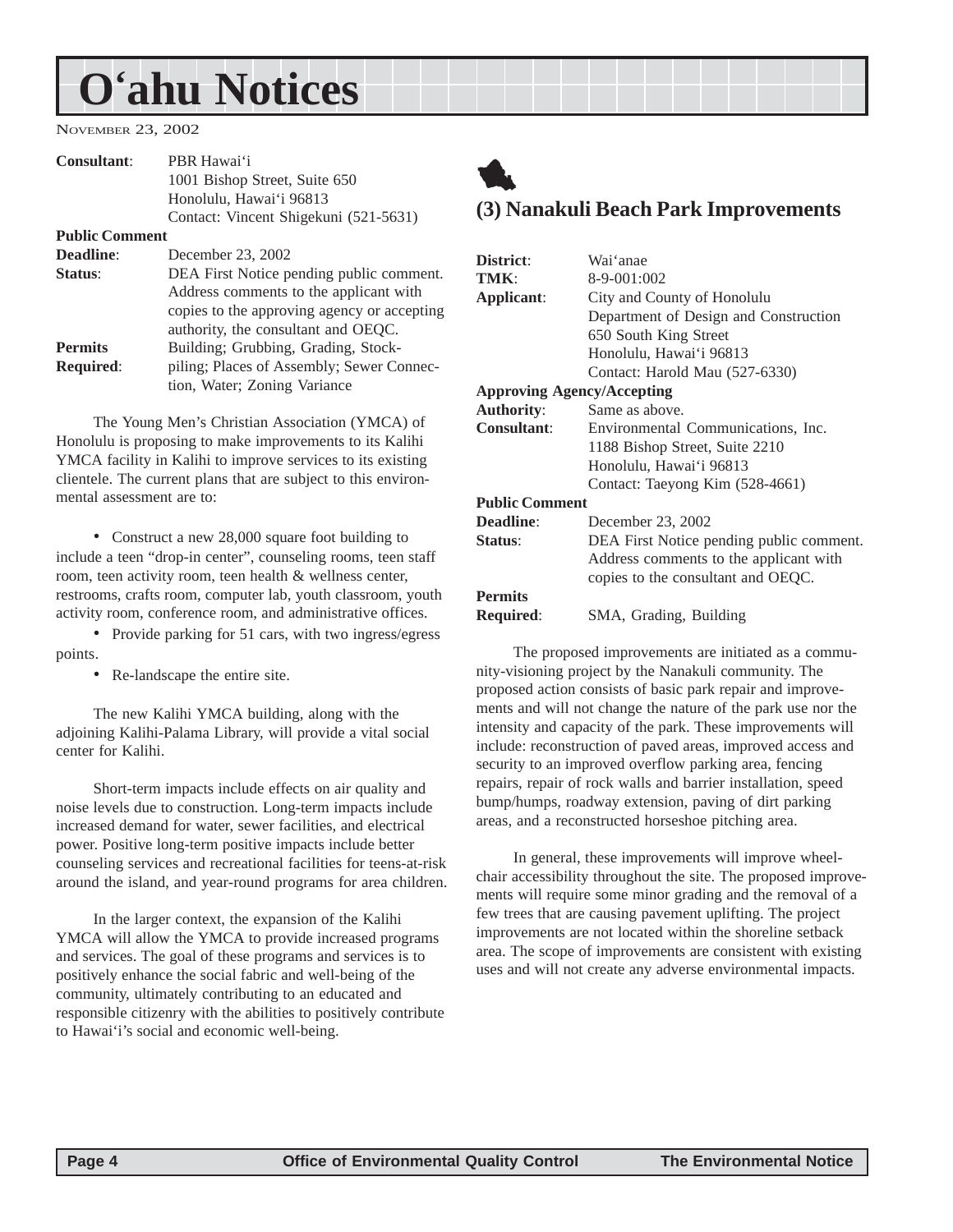## **O'ahu Notices**

#### NOVEMBER 23, 2002

### <span id="page-4-0"></span>**Final Environmental Assessments/Findings of No Significant Impacts (FONSI)**



### **(4) Farrington Highway Drainage Improvements at Nanakuli**

| District:                         | Wai'anae                               |
|-----------------------------------|----------------------------------------|
| TMK:                              | 8-9-01; 8-7-07; 8-9-07:2               |
| Applicant:                        | Department of Transportation           |
|                                   | <b>Highways Division</b>               |
|                                   | 601 Kamokila Boulevard, Room 609       |
|                                   | Kapolei, Hawai'i 96707                 |
|                                   | Contact: Duane Taniguchi (692-7582)    |
| <b>Approving Agency/Accepting</b> |                                        |
| <b>Authority:</b>                 | Department of Transportation           |
|                                   | <b>Highways Division</b>               |
|                                   | 869 Punchbowl Street                   |
|                                   | Honolulu, Hawai'i 96813                |
|                                   | Contact: Glenn Yasui (587-2220)        |
| <b>Consultant:</b>                | Belt Collins Hawai'i, Ltd.             |
|                                   | 2153 N. King Street, Suite 200         |
|                                   | Honolulu, Hawai'i 96819                |
|                                   | Contact: Glen Koyama (521-5361)        |
| Status:                           | FEA/FONSI issued, project may proceed. |
| <b>Permits</b>                    |                                        |
| <b>Required:</b>                  | SMA, Grading                           |

The State of Hawai'i Department of Transportation - Highways Division (DOT-HWY) is proposing to improve the drainage system along Farrington Highway in Nanakuli, O'ahu. The proposed improvements will occur within the existing highway right-of-way at two locations: one comprising an approximately 1,700-foot segment of the highway, known as Area I, extending from the Verizon Hawai'i Building to Nanakuli Stream, and the other, known as Area II, comprising an approximately 700-foot segment of the highway from the Garden Groves town homes entrance road to a point 200 feet Kapolei side of Princess Kahanu Avenue.

In Area I, DOT-HWY is proposing to install an 18"/24" diameter drain line with a series of grated drop inlets in the *mauka* shoulder of the highway to collect stormwater surface runoff. The outlet for the drainage system will be located in a dry drainageway adjacent to the St. Rita Catholic Church at

the southern end of the project site. An approximately 2,100 sq. ft. easement over Hawaiian Home Lands property (TMK 8-9-07: 2) will be required for the system's outlet. The dry drainageway presently connects with Nanakuli Stream approximately 500 feet to the south of the project. After the drainage system is installed, DOT-HWY will upgrade the sidewalk along the *mauka* shoulder of the highway from asphaltic concrete to concrete. On the *makai* side of the highway, DOT-HWY will install a lined concrete ditch. The ditch will be approximately 2 feet wide, approximately 1 to 2 feet deep, and approximately 280 feet long. It will connect with an existing concrete drainage chute located on the northern bank of the Nanakuli Stream.

In Area II, four or five dry wells will be located in the *mauka* shoulder and five or six dry wells in the *makai* shoulder of the highway. The dry wells in the *mauka* shoulder will be independent of each other, while the *makai* dry wells will be connected with a 12" diameter perforated culvert.

Construction of the drainage system in the two areas is expected to begin in the third quarter of 2003 and be completed in the third quarter of 2004. The cost of construction is estimated to be approximately \$2.4 million and will be funded by the State.



### **(5) Middle Street Transit Center**

| District:                         | Honolulu                                   |  |
|-----------------------------------|--------------------------------------------|--|
| TMK:                              | Developable Land: 1-2-18:01 (portion), 02, |  |
|                                   | 03, 09, 10; Submerged Land (Kalihi Stream  |  |
|                                   | areas): 1-2-17:03, 04, 05                  |  |
| Applicant:                        | City and County of Honolulu                |  |
|                                   | Department of Transportation Services      |  |
|                                   | 650 S. King Street, 3rd Floor              |  |
|                                   | Honolulu, Hawai'i 96813                    |  |
|                                   | Contact: Brian Suzuki (527-6880)           |  |
| <b>Approving Agency/Accepting</b> |                                            |  |
| <b>Authority:</b>                 | Same as above.                             |  |
| <b>Consultant:</b>                | Kimura International, Inc.                 |  |
|                                   | 1600 Kapi'olani Boulevard, Suite 1610      |  |
|                                   | Honolulu, Hawai'i 96814                    |  |
|                                   | Contact: Ms. Leslie Kurisaki (944-8848)    |  |
| Status:                           | FEA/FONSI issued, project may proceed.     |  |
| <b>Permits</b>                    | NPDES, Noise, Fed. 4(f), Sec. 106,         |  |
| <b>Required:</b>                  | Flood Hazard Cert.                         |  |
| Note:                             | This is a joint Federal-State submission.  |  |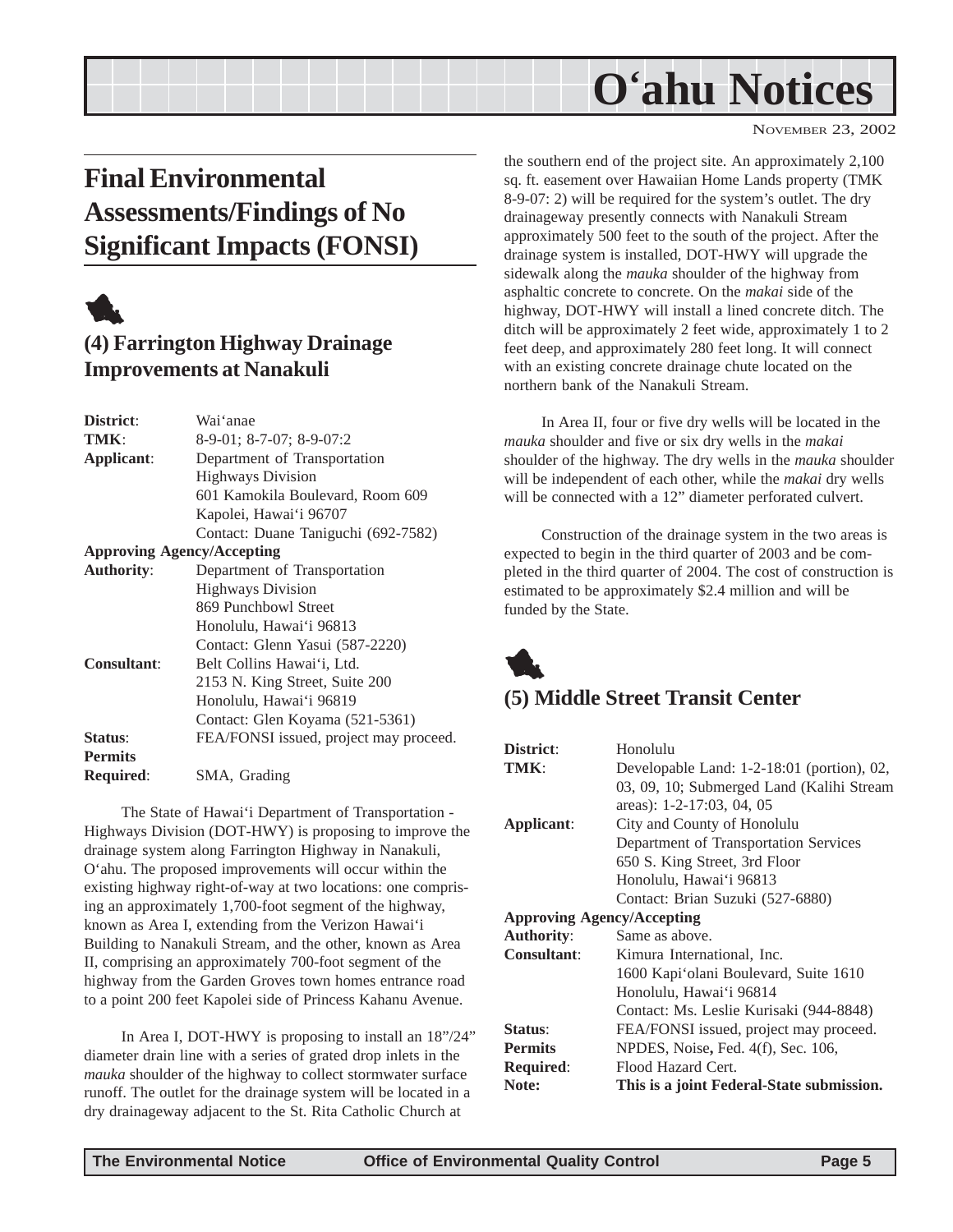## <span id="page-5-0"></span>**O'ahu Notices**

#### NOVEMBER 23, 2002

This Environmental Assessment has been prepared in accordance with both State of Hawai'i (HRS Chapter 343) and federal (National Environmental Policy Act) environmental regulations and requirements.

The Department of Transportation Services, City and County of Honolulu, and the U.S. Department of Transportation, Federal Transit Administration, proposeto construct a regional transit center and consolidated Handi-Van facilities on 9.15 acres on Middle Street between North King Street and Kamehameha Highway in Honolulu. The site is adjacent to and makai of the existing Kalihi-Palama Bus Facility and will be acquired by the City (another 0.48 acres of the site is undevelopable submerged land within Kalihi Stream).

The Middle Street Transit Center project will consist of three major components: 1) Handi-Van program facilities; 2) bus transit center, and 3) 1,000-vehicle parking structure. The Handi-Van facilities will be constructed during Phase 1, and will support the City's Handi-Van paratransit program. These facilities include a Handi-Van parking area, service bays, and vehicle maintenance facility. The bus transit center will be constructed during Phase 2 of the project, and will replace the existing transit center at the adjacent Kalihi-Palama Bus Facility. The transit center will support the City's proposed "hub and spoke" bus network. Phase 3 of the project includes construction of a 1,000-vehicle, automated parking structure, built over and integrated with the transit center. The parking structure will accommodate both park-and-ride patrons and transit employees. An area of the site fronting Middle Street is reserved for future transit-related commercial/retail/ community support development, and/or long-term transit center expansion. The project includes landscaping improvements along Kalihi Stream.

Should a future Bus Rapid Transit (BRT) system be implemented, the Middle Street Transit Center would be a major BRT terminal, linking the "Regional" and "In-Town" BRT components. However, the project is needed regardless of whether or not the BRT is developed. Separate environmental documentation is being completed for the BRT, and the impacts related to the BRT are not a part of this project or this Environmental Assessment.

The project will have minimal environmental impacts. During Phase 1, the short-term impacts on air quality, noise and local traffic will be related to construction activities. Environmental remediation will be completed and a subsurface archaeological survey will be conducted (and if appropriate mitigation measures will be implemented) during this phase. To mitigate traffic impacts during Phase 2 of the project, two new traffic signals at the project's Middle Street

and Kamehameha Highway driveways are proposed. Cumulatively, the project will have a positive impact by supporting the City's long-term regional transit strategy. The project is consistent with all State and City and County land use controls.

### **Previously Published Projects Pending Public Comments**

### **Draft Environmental Assessments**

### 1 **Halawa Collection System Maintenance Baseyard Applicant**: City and County of Honolulu Department of Design and Construction 650 South King Street Honolulu, Hawai'i 96813 Contact: Clifford Lau (527-6373)

**Approving Agency/Accepting Authority**: Same as above.

**Public Comment Deadline**: December 9, 2002

### 1 **Hawai'i Kai Water System Improvements**

|                       | <u>W TIU WUL I TIUL WWW. DYDICHI THIPT OVCHICH</u> |
|-----------------------|----------------------------------------------------|
| Applicant:            | City and County of Honolulu                        |
|                       | Board of Water Supply                              |
|                       | 630 South Beretania Street                         |
|                       | Honolulu, Hawai'i 96843                            |
|                       | Contact: Scot Muraoka (527-5221)                   |
|                       | <b>Approving Agency/Accepting</b>                  |
| <b>Authority:</b>     | City and County of Honolulu                        |
|                       | Board of Water Supply                              |
|                       | 630 South Beretania Street                         |
|                       | Honolulu, Hawai'i 96843                            |
|                       | Contact: Clifford Jamile (527-6180)                |
| <b>Public Comment</b> |                                                    |
| Deadline:             | December 9, 2002                                   |
|                       |                                                    |
|                       |                                                    |

### 1 **Ka'a'awa Beach Park**

| Applicant:                        | City and County of Honolulu           |
|-----------------------------------|---------------------------------------|
|                                   | Department of Design and Construction |
|                                   | 567 South King Street, 9th Floor      |
|                                   | Honolulu, Hawai'i 96813               |
|                                   | Contact: Wesley Obata 9523-4783)      |
| <b>Approving Agency/Accepting</b> |                                       |
|                                   | <b>Authority:</b> Same as above.      |
| <b>Public Comment</b>             |                                       |
| <b>Deadline:</b>                  | December 9, 2002                      |
|                                   |                                       |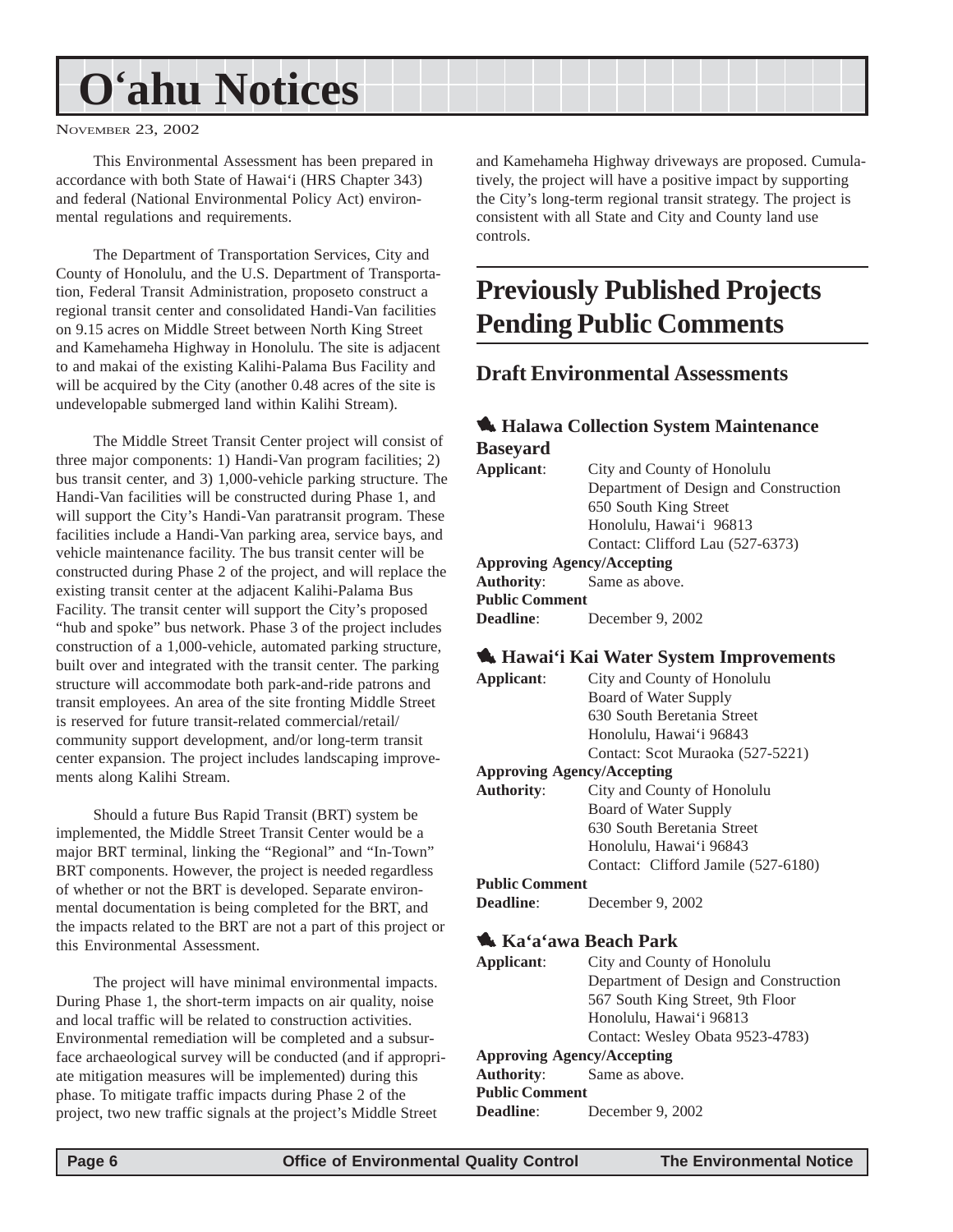

### <span id="page-6-0"></span>1 **Kinau Vista Affordable Elderly Rental Apartments**

**Applicant**: Kina'u Vista L.P. Hawai'i Housing Development Corp. 725 Kapi'olani Blvd., Suite C-103 Honolulu, Hawai'i 96813 Contact: Gary Furuta

#### **Approving Agency/Accepting**

**Authority**: Housing & Community Development Corporation of Hawai'i 677 Queen Street, #300 Honolulu, Hawai'i 96813 Contact: Lisa Wond (587-0569)

### **Public Comment**

**Deadline**: December 9, 2002

### 1 **Kokoloio Stream Bridge Replacement**

**Applicant**: Department of Transportation Highways Division, Bridge Design 601 Kamokila Blvd, Room 611 Kapolei, Hawai'i 96707 Contact: James Fu (692-7613)

#### **Approving Agency/Accepting**

**Authority**: Same as above. **Public Comment Deadline**: December 9, 2002

### **1. Korean Cultural Center of Hawai'i**

**Applicant**: Dr. Kea Sung Chung (521-8066) 1188 Bishop Street, PH-1 Honolulu, Hawai'i 96813

#### **Approving Agency/Accepting**

**Authority**: City and County of Honolulu Department of Planning And Permitting 650 South King Street,  $7<sup>th</sup>$  Floor Honolulu, Hawai'i 96813 Contact: Lin Wong (523-4485)

#### **Public Comment**

**Deadline**: December 9, 2002

### **Environmental Impact Statement Preparation Notices**

### **1. Koa Ridge Community**

- **Applicant**: Castle & Cooke Homes Hawai'i, Inc. P.O. Box 898900 Mililani, Hawai'i 96789-8900 Contact: Alan K. Arakawa (548-4811) **Approving Agency/Accepting**
- **Authority**: City & County of Honolulu Department of Planning & Permitting, 650 South King Street,  $7<sup>th</sup>$  Floor Honolulu, Hawai'i 96813 Contact: Matt Higashida (527-6056)

#### **Public Comment**

**Deadline**: December 9, 2002

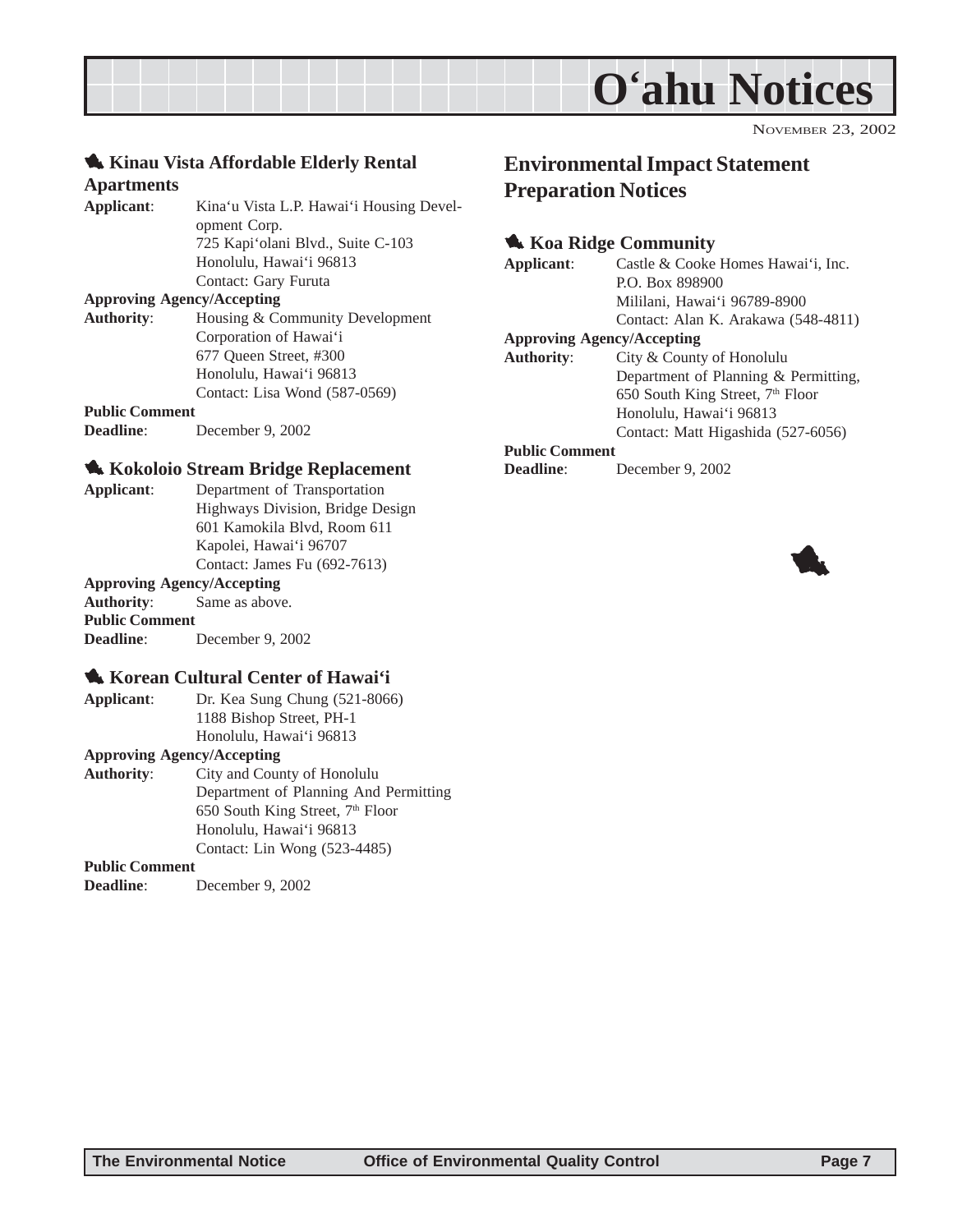## <span id="page-7-0"></span>**Hawai'i Notices**

NOVEMBER 23, 2002

### **Draft Environmental Assessments**



**Permits Required**: UIC

The Hawai'i Island Community Development Corporation (HICDC) is proposing to develop the Kamuela Senior Housing Project for low income elderly residents on approximately 2.1 acres of land in Waimea, South Kohala, Hawai'i. The project will be built as three and four-plex units with a visual appearance similar to larger single family dwellings as compared to the typical apartment style complex. The 32 unit project will consist of thirty-one 1-bedroom, 1-bath, and handicap accessible units with three basic floor plans consisting of 512, 527, and 576 square feet of living area and one 2 bedroom, 1-bath managers unit.

authority, the consultant and OEQC.

Short term impacts will result from the proposed construction activity including increased noise levels, dust and exhaust from machinery involved in the installation of the project improvements. The contractor will be instructed to utilize best management practices to minimize all impacts



including the use of mufflers and implementing construction curfew periods. State Department of Health regulations will be adhered to during construction.

Potential long term impacts for the project include exposure to damage from earthquakes, strong winds, cooler temperature and wet conditions which affect this section of the Waimea community. These factors will be addressed through proper design and construction techniques which include measures to reduce seismic damage and mitigate the impact of the specific climatic conditions of the area.

Additional long-term impacts including drainage, wastewater and solid waste will be addressed through the compliance with requirements of the Department of Public Works and the State Department of Health.



### **(2) Waimea Trails and Greenways**

| District:  | South Kohala                       |
|------------|------------------------------------|
| TMK:       | Various                            |
| Applicant: | County of Hawai'i                  |
|            | Department of Parks and Recreation |
|            | 101 Pauahi Street, Suite 6         |
|            | Hilo, Hawai'i 96720                |
|            | Contact: Glenn Miyao (961-8311)    |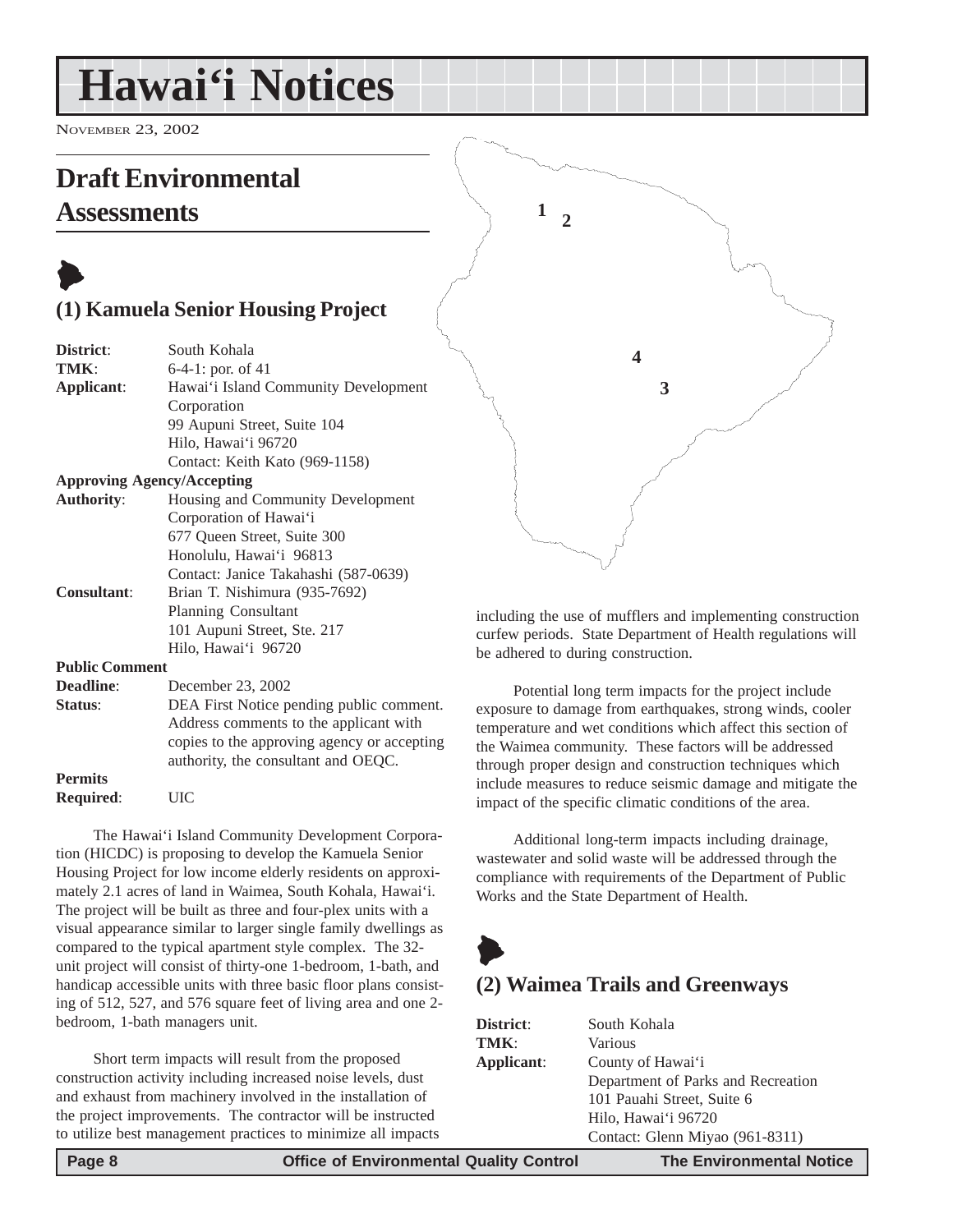<span id="page-8-0"></span>

#### **Approving Agency/Accepting**

| <b>Authority:</b>     | Same as above.                               |  |  |
|-----------------------|----------------------------------------------|--|--|
| <b>Consultant:</b>    | Gerald Park Urban Planner (942-7484)         |  |  |
|                       | 1400 Rycroft Street, Suite 876               |  |  |
|                       | Honolulu, Hawai'i 96814                      |  |  |
| <b>Public Comment</b> |                                              |  |  |
| Deadline:             | December 23, 2002                            |  |  |
| Status:               | DEA First Notice pending public comment.     |  |  |
|                       | Address comments to the applicant with       |  |  |
|                       | copies to the consultant and OEQC.           |  |  |
| <b>Permits</b>        | Use; Plan Approval; Grubbing,                |  |  |
| <b>Required:</b>      | Grading and Stockpiling; Building,           |  |  |
|                       | Electrical and Plumbing; Best Management     |  |  |
|                       | Practices; Variance from Pollution Controls; |  |  |
|                       | Department of the Army, Bridge and           |  |  |
|                       | Causeway Permit.                             |  |  |
|                       |                                              |  |  |

The Department of Parks and Recreation, County of Hawai'i, in collaboration with the Waimea Preservation Association (formerly known as Waimea Main Street), a community-focused revitalization organization, proposes to construct a multi-use trail through the town of Waimea, District of South Kohala, Hawai'i.

The proposed Waimea Trails and Greenways will begin at a trail head at a vacant County of Hawai'i park ("formerly the Clark Property") opposite the South Kohala View Estates residential subdivision on the west side of Waimea Town and proceed to Church Row in Waimea Town on the east. The approximately 4.5 miles long trail generally follows the meandering course of Waikoloa Stream through urban and agricultural lands.

A typical trail section consists of a single, 10-foot wide tread, 2 to 5-foot shoulders, and additional area for landscaping. Poured in place concrete is the recommended surface for the trail. Concrete will withstand mild to severe temperature changes during day and night hours and provide a safe and stable surface for pedestrians, joggers, the disabled, and bicyclists.

The trail would be accessible from identifiable entries established at the County owned park, near the County of Hawai'i Refuse Transfer Station, Sandalwood Subdivision, Opelo Road, the Nature Park, Carter Center, Lindsey Road, and Church Row.

The first construction increment of the trail between the Sandalwood Subdivision and Lindsey Road will adhere to the Americans with Disabilities Act Accessibility Guidelines and the Accessibility Guidelines for Outdoor Areas (or current guidelines in place at the time trail increments are constructed).

The cost of the project is estimated at \$2.3 million for construction for the 4.5-mile long trail. The first construction increment between the eastern end of the Sandalwood Subdivision and Lindsey Road is estimated at \$650,000.

Funding for the project is being provided by the County of Hawai'i through its capital improvements project budget and by the Transportation Enhancement (TE) program of the U.S. Department of Transportation and administered by the Department of Transportation, State of Hawai'i.

### $\blacklozenge$ **(3) Wright Road Fence Construction**

| District:                         | Puna, Ka'u                               |  |  |
|-----------------------------------|------------------------------------------|--|--|
| TMK:                              | 'Ola'a, Puna: 1-9-01-1;                  |  |  |
|                                   | Kilauea, Ka'u: 9-9-01-7                  |  |  |
| Applicant:                        | Department of Land and Natural Resources |  |  |
|                                   | Division of Forestry and Wildlife        |  |  |
|                                   | Natural Area Reserves System             |  |  |
|                                   | P.O. Box 4849                            |  |  |
|                                   | Hilo, Hawai'i 96720                      |  |  |
|                                   | Contact: Lisa Hadway (974-4221)          |  |  |
| <b>Approving Agency/Accepting</b> |                                          |  |  |
| <b>Authority:</b>                 | Same as above.                           |  |  |
| <b>Public Comment</b>             |                                          |  |  |
| Deadline:                         | December 23, 2002                        |  |  |
| Status:                           | DEA First Notice pending public comment. |  |  |
|                                   | Address comments to the applicant with a |  |  |
|                                   | copy to OEQC.                            |  |  |
| <b>Permits</b>                    |                                          |  |  |
| <b>Required:</b>                  | NA                                       |  |  |

In an effort to better protect native biological resources, the 'Ola'a-Kilauea Partnership is proposing the construction of 1-1/2 miles of fencing and upgrade of 3 miles of existing fence to create a 2300 acre fenced management unit at the end of Wright Road in Volcano. The management unit will contain portions of the Pu'u Maka'ala Natural Area Reserve and Kamehameha Schools land. The project will include fence installation to exclude livestock and feral ungulates, feral ungulate control within the unit, and the control of nonnative alien plant species along the fence corridor and within the unit. The area proposed for fencing contains diverse native forest and provides habitat for four species of endangered forest birds, the endangered Hawaiian hoary bat, the endangered Hawaiian Hawk, eleven listed/candidate endangered plant species, and two candidate endangered invertebrates.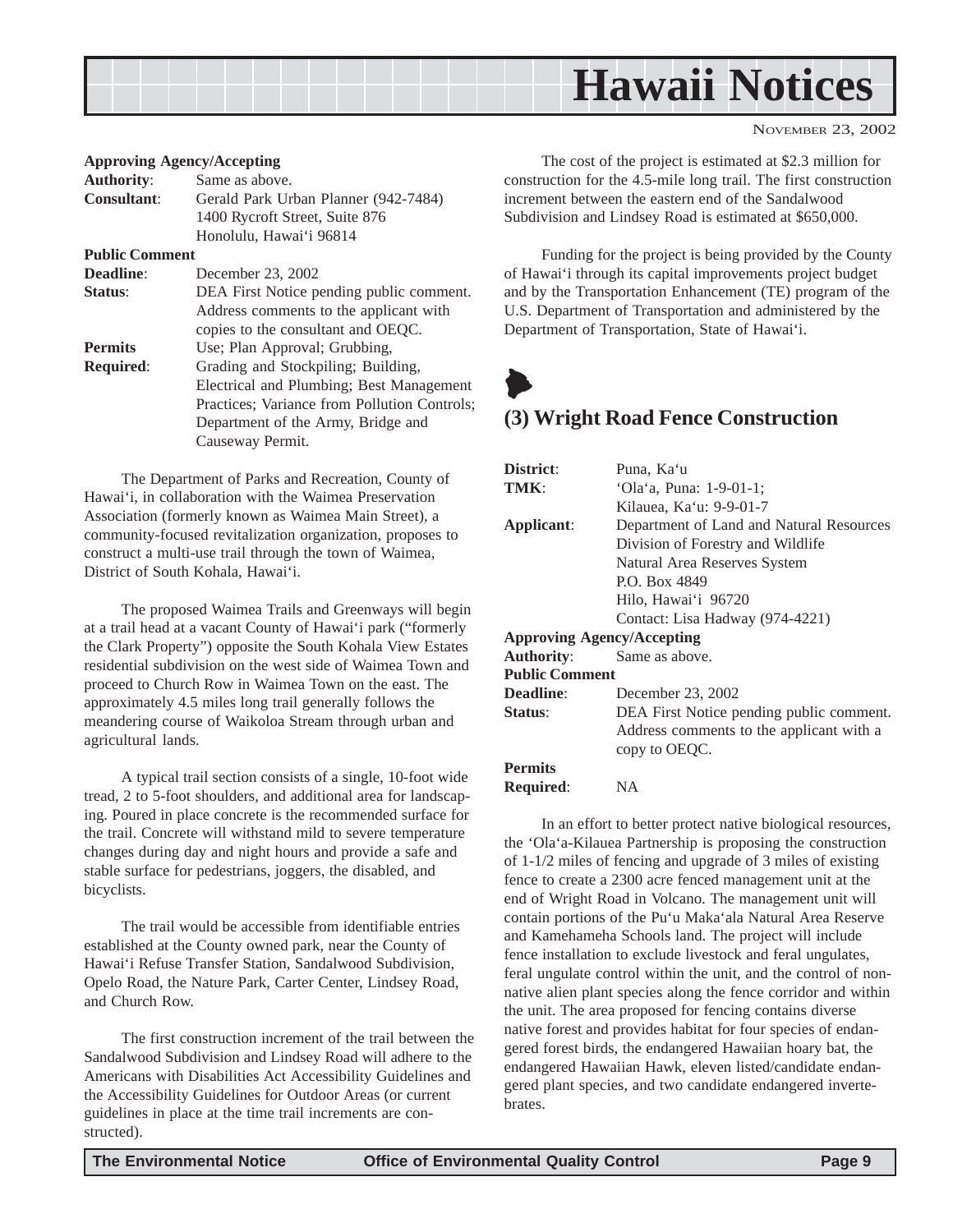## <span id="page-9-0"></span>**Hawaii Notices**

NOVEMBER 23, 2002

### **Final Environmental Assessments/Findings of No Significant Impacts (FONSI)**



### **(4) Kulani Correctional Facility Wastewater Treatment Plant**

| District:          | South Hilo                             |
|--------------------|----------------------------------------|
| TMK:               | $2-4-08:09$ (por.)                     |
| Applicant:         | Department of Accounting and General   |
|                    | Services                               |
|                    | Division of Public Works               |
|                    | 1151 Punchbowl Street, Room 437        |
|                    | Honolulu, Hawai'i 96813                |
|                    | Contact: Gregory Tanaka (586-0721)     |
|                    | <b>Approving Agency/Accepting</b>      |
| <b>Authority:</b>  | Same as above.                         |
| <b>Consultant:</b> | Ron Terry (982-5831)                   |
|                    | HC 2 Box 9575                          |
|                    | Kea'au, Hawai'i                        |
| <b>Status:</b>     | FEA/FONSI issued, project may proceed. |
| <b>Permits</b>     |                                        |
| <b>Required:</b>   | NPDES, UIC, CDUP, Building, Grading    |

The proposed project would build a wastewater treatment plant and associated facilities on the grounds of the Kulani Correctional Facility, located at 5,200 feet above sea level in an area of native forest. Use of water in dormitories, showers, a laundry facility, and a kitchen contribute to an average daily wastewater flow of 25-30,000 gallons per day.

Currently, the facility disposes of its wastewater in large-capacity cesspools, which the EPA has determined can contain elevated concentrations of contaminants that may endanger drinking water. In November of 1999, EPA announced new regulations that require operators to phase out existing large-capacity cesspools by April 2005. Similar State of Hawai'i regulations are also in effect. There is therefore a need to construct a wastewater treatment system in the interest of public health, in compliance with federal and State regulations.

The proposed wastewater treatment facility would consist of wastewater pipelines, an aerated pond, a blower building, and associated infrastructure. Wastewater from all existing buildings with plumbing at the main camp would be collected and delivered to the proposed aerated pond system via a new wastewater pipeline located beneath the existing access road. The blower building would be located adjacent to the aerated ponds. Electrical power, emergency electrical power and potable water would be provided to the blower building. A leaching field (disposal field) would be built on the existing pasture land to the east of the access road.

Although the general area contains a native forest ecosystem supporting endangered bird and plant species, the project site itself is already disturbed. Careful survey and construction mitigation measures will ensure that there are no adverse effects to any natural or cultural resources.

### **Previously Published Projects Pending Public Comments**

### **Draft Environmental Assessments**

### 6 **Hilo International Airport**

| Applicant:                        | Department of Transportation     |
|-----------------------------------|----------------------------------|
|                                   | <b>Airports Division</b>         |
|                                   | 400 Rodgers Blvd. Suite 700      |
|                                   | Honolulu, Hawai'i 96819          |
|                                   | Contact: Roy Sakata (838-8600)   |
| <b>Approving Agency/Accepting</b> |                                  |
|                                   | <b>Authority:</b> Same as above. |
| <b>Public Comment</b>             |                                  |
| <b>Deadline:</b>                  | December 9, 2002                 |
|                                   |                                  |

### 6 **Kamehameha Investment Corporation Multi-Family Residential Units**

| Applicant:            | Kamehameha Investment Corporation   |  |  |
|-----------------------|-------------------------------------|--|--|
|                       | $c$ /o Steven S.C. Lim $(935-6644)$ |  |  |
|                       | Carlsmith Ball LLP                  |  |  |
|                       | 121 Waianuenue Avenue               |  |  |
|                       | Hilo, Hawai'i 96720                 |  |  |
|                       | <b>Approving Agency/Accepting</b>   |  |  |
| <b>Authority:</b>     | County of Hawai'i                   |  |  |
|                       | Department of Planning              |  |  |
|                       | 101 Pauahi Street, Suite 3          |  |  |
|                       | Hilo, Hawai'i 96720                 |  |  |
|                       | Contact: Norman Hayashi (961-8288)  |  |  |
| <b>Public Comment</b> |                                     |  |  |

**Deadline**: December 9, 2002



 $\blacklozenge$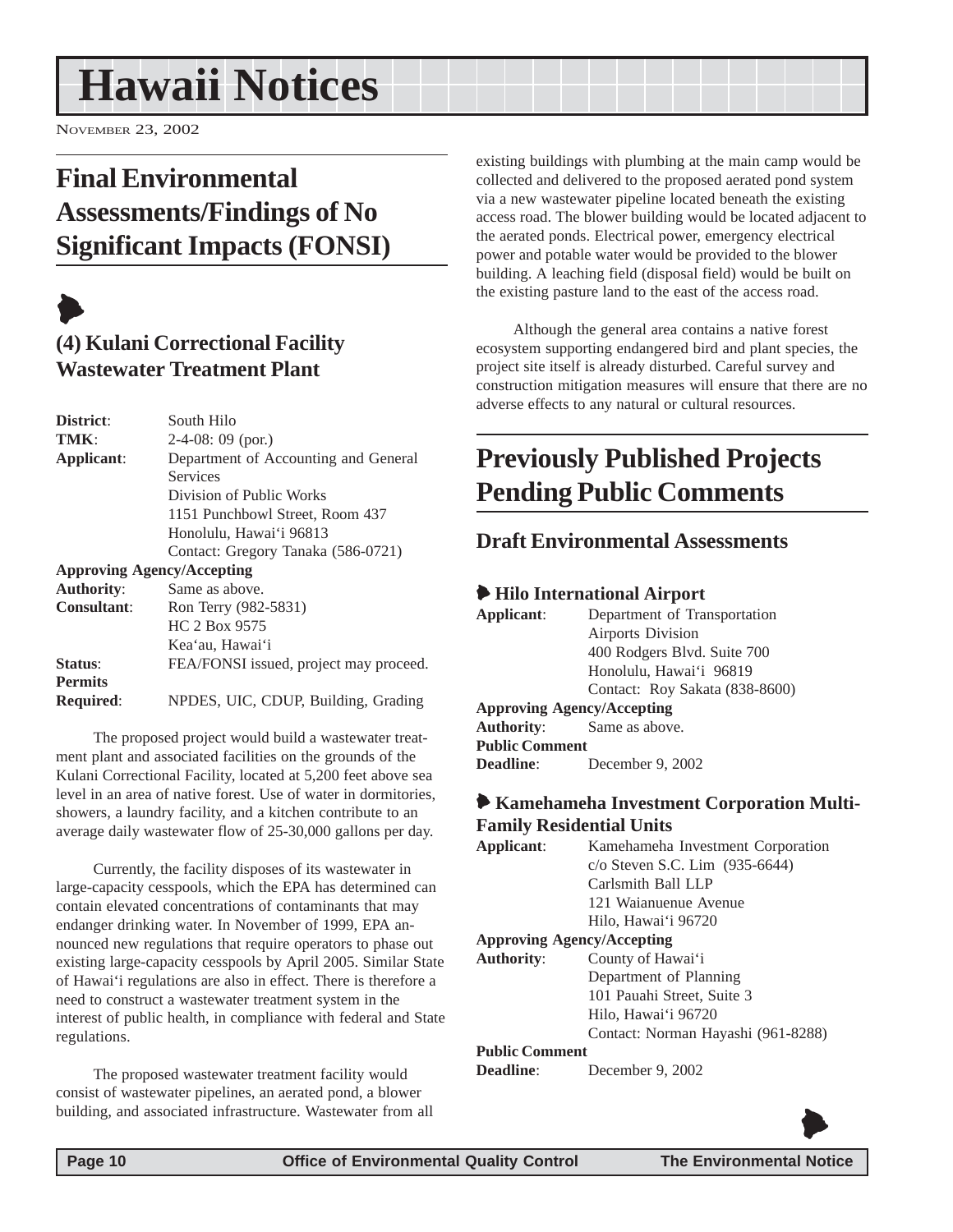## **Kaua'i Notices**

NOVEMBER 23, 2002

**1**

### <span id="page-10-0"></span>**Draft Environmental Assessments**

### $\bullet$ **(1) Kapa'a-Kealia Bike & Pedestrian Path**

| District:                         | Kawaihau                                     |
|-----------------------------------|----------------------------------------------|
| TMK:                              | $4-05-02:01$ ; $4-05-07:01$ ; $4-05-08:01$ ; |
|                                   | $4-05-11:01$ , 03, 45, 53; 4-05-12:01,       |
|                                   | 02; 4-05-13:01, 02, 28; 4-06-14:34, 36,      |
|                                   | 90, 91, 92; 4-07-03:01; 4-07-07:29           |
| Applicant:                        | County of Kaua'i                             |
|                                   | Department of Public Works                   |
|                                   | 4444 Rice Street                             |
|                                   | Lihue, Hawai'i 96766                         |
|                                   | Contact: Doug Haigh (241-6650)               |
| <b>Approving Agency/Accepting</b> |                                              |

#### **Authority**: Same as above. **Consultant**: SSFM International, Inc. 501 Sumner Street, Suite 502 Honolulu, Hawai'i 96817 Contact: Ronald Sato (531-1308) **Public Comment Deadline**: December 23, 2002 **Status:** DEA First Notice pending public comment. Address comments to the applicant with copies to the consultant and OEQC. **Permits** Army; 401 WQC; CDUA; CZM Consis-**Required:** tency; Sec 106; NPDES; Grubbing, Grading, Building; SMA; SSV; SCAP; Flood Zone

**This is a joint 343-NEPA submission.**

The Department of Public Works (DPW), County of Kaua'i, is proposing to develop a multi-use path for bicyclists, pedestrians, and other users along the coastline from Kapa'a to Kealia on the Island of Kaua'i. To implement this project, the County DPW is developing a "basis of design" for the improvements that will establish design criteria to be used for the project's design and implementation.

The total length of this project corridor is approximately 4.3 miles starting from Lihi Park in Kapa'a town to Ahihi Point in Kealia, and generally includes the area from the shoreline up to the highway. This project would allow the County to utilize their existing shoreline property to provide alternative transportation routes, and a safe path for bicycle, pedestrian, and other non-motorized activities along the path. The community will benefit from safe access to the shoreline and related path amenities. This also allows the County to expand its multi-use paths planned along the eastern coast of Kaua'i, and implement recommendations from the State's Bike Plan Hawai'i.

A 12-foot-wide multi-use path is planned which would involve improving an existing asphalt-paved path in the Kapa'a town area, and pavement improvements to the existing cane haul road that extends from Kapa'a to Ahihi Point in the northern Kealia area. Improvements to existing cane haul road bridges along the coastline would also be done in establishing this path.

Other amenities are also planned along this path to support path users along with other recreational users along the shoreline. These improvements include providing pavilions, comfort stations, and parking areas at Lihi Park and Kealia Beach Park since there are presently no facilities. A comfort station will also be provided at a parking lot serving a shoreline access path through the Kealia Kai Subdivision. A new parking area and rest area would also be provided near the Kealia Lookout to serve recreational activities occurring in this area.

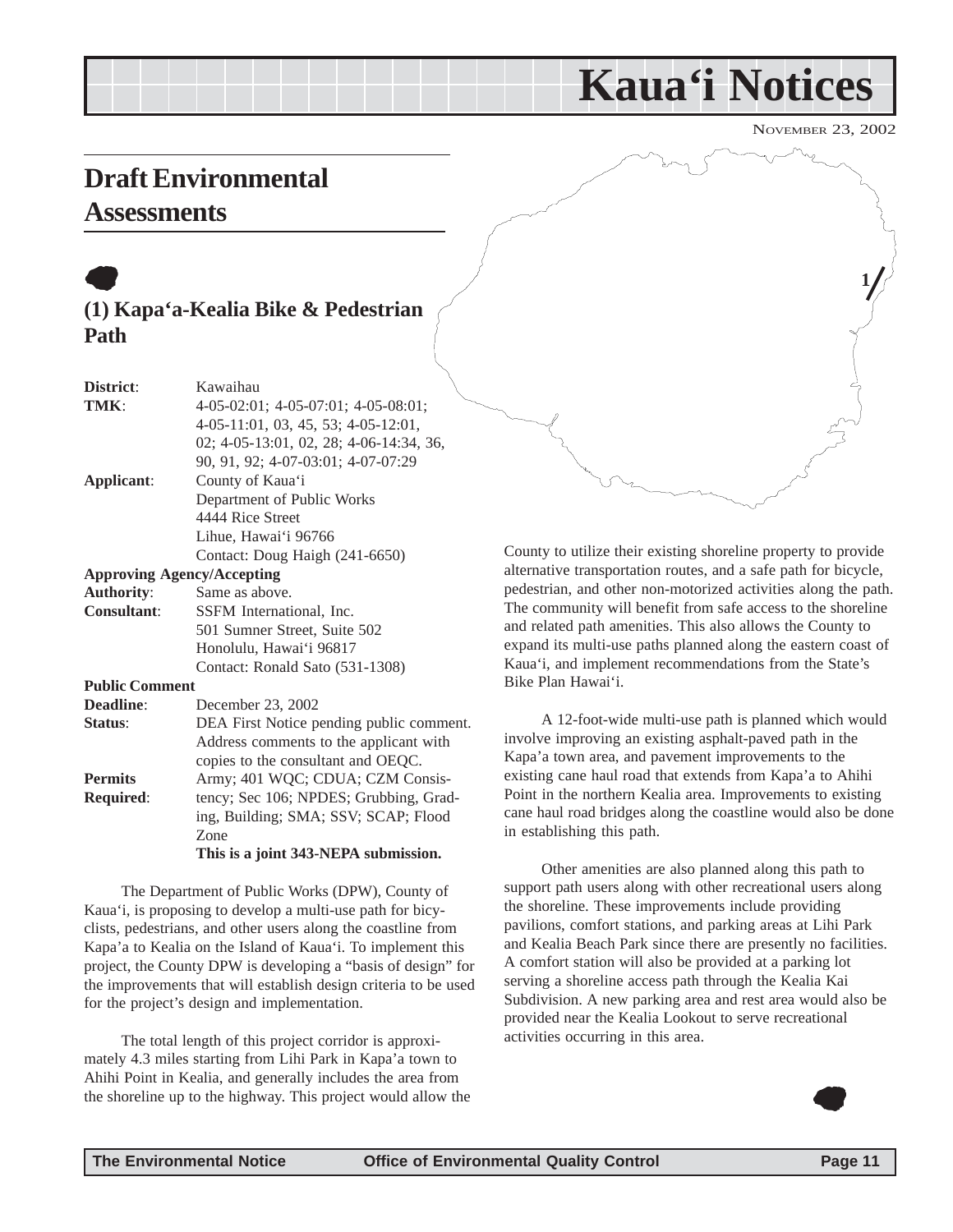## <span id="page-11-0"></span>**Moloka'i Notices**

NOVEMBER 23, 2002

### **Draft Environmental Assessments**

### 21**. (1) Kaunakakai Stream Restoration Project**

| District:                         | Moloka'i                                    |
|-----------------------------------|---------------------------------------------|
| TMK:                              | $5 - 3 - 5:10$                              |
| Applicant:                        | County of Maui                              |
|                                   | Department of Public Works & Waste          |
|                                   | Management                                  |
|                                   | 200 South High Street                       |
|                                   | Wailuku, Hawai'i 96793                      |
|                                   | Contact: Joe Krueger (270-7745)             |
|                                   | and                                         |
|                                   | U.S. Army Corps of Engineers                |
|                                   | Building 230                                |
|                                   | Fort Shafter, Hawai'i 96858-5440            |
|                                   | Contact: Edwina Williams (438-7053)         |
| <b>Approving Agency/Accepting</b> |                                             |
| <b>Authority:</b>                 | County of Maui                              |
|                                   | Department of Public Works & Waste          |
|                                   | Management                                  |
|                                   | 200 South High Street                       |
|                                   | Wailuku, Hawai'i 96793                      |
|                                   | Contact: Joe Krueger (270-7745)             |
| <b>Public Comment</b>             |                                             |
| Deadline:                         | December 23, 2002                           |
| Status:                           | DEA First Notice pending public comment.    |
|                                   | Address comments to the applicants with     |
|                                   | copies to the approving agency or accepting |
|                                   | authority and OEQC.                         |
|                                   | This is a joint Federal-State document.     |
| <b>Permits</b>                    |                                             |
| Required:                         |                                             |

The U.S. Army Corps of Engineers in cooperation with the Maui County Department of Public Works and Waste Management propose to construct improvements at Kaunakakai Stream Flood Control Project to restore habitat for the native endangered Hawaiian Stilt bird. This study is being conducted under the authority of Section 1135 of the Water Resources Development Act of 1986.

The Kaunakakai Stream Flood Control project is located on the south central coast of Moloka'i near the town of Kaunakakai. Project features include a 1,500 feet long levee on the east side of the stream above the stream mouth and extending to Maunaloa Highway. Upstream of the highway, a 2,300 foot long earth and rock lined levee extends up the east side of the stream to protect the commercial and business development of Kaunakakai town. A 1,050 feet long levee is located on the west side of the stream above the highway to protect the residential area from flood waters.

**1**

The proposed improvement would excavate the channel just upstream of Maunaloa Highway to restore shallow water feeding habitat for the endangered Hawaiian Stilt. The excavation will be within the stream bed and will develop 3.2 acres of shallow ponds and mudflats for the stilt. By excavating the area to bring the surface elevations to or slightly below groundwater levels, year-round open water pools can be maintained for use primarily by the Hawaiian Stilt. The proposed excavation and grading of the channel near the existing levees will not involve any modification of the levee structures. The lowering of the surface elevations within the floodway will not impact, and will be consistent with, the flood control purpose of the original project.

22 J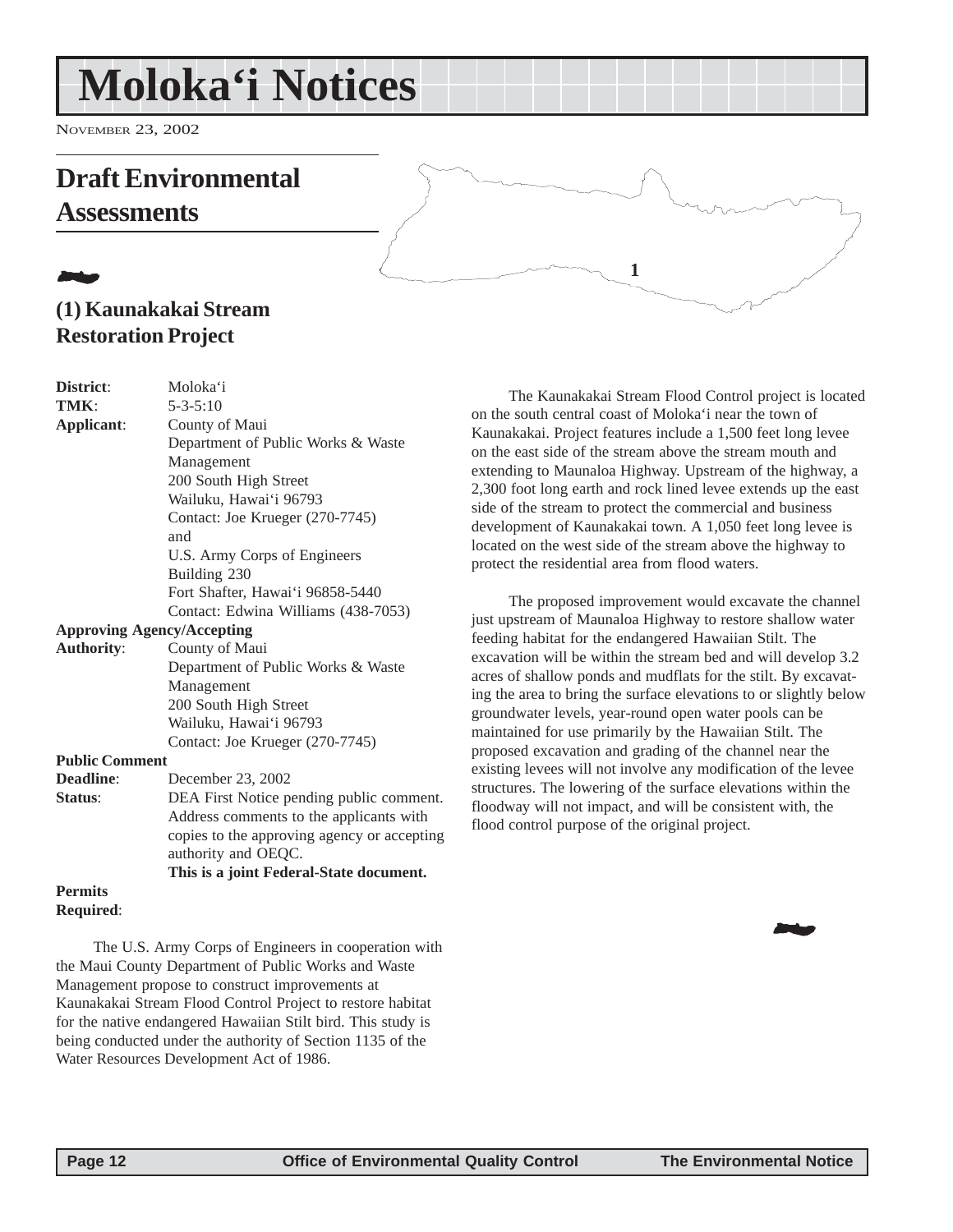<span id="page-12-0"></span>

### **Previously Published Projects**

### **Draft Environmental Assessments**

### 3 **Pu'u Kahana Community Plan Amendment**

**Applicant**: County of Maui, Department of Planning 250 South High Street Wailuku, Hawai'i 96793 Contact: Ann Cua (270-7735)

#### **Approving Agency/Accepting**

**Authority**: Same as above.

#### **Public Comment Deadline**: December 9, 2002

### 3 **Waiohonu Bridge Replacement**

**Applicant**: County of Maui, Department of Public Works & Waste Management 200 South High Street Wailuku, Hawai'i 96793 Contact: Joe Krueger (270-7745)

### **Approving Agency/Accepting**

**Authority**: Same as above. **Public Comment Deadline**: December 9, 2002

### 3 **Waipuilani Estates (Supplemental)**

**Applicant**: Betsill Brothers Construction, Inc. 635 Kenolio Road Kihei, Hawai'i 96753 Contact: Doyle Betsill (879-5375)

### **Approving Agency/Accepting**

**Authority**: County of Maui, Department of Planning 250 South High Street Wailuku, Hawai'i 96793 Contact: Julie Higa (270-7814)

### **Public Comment**

**Deadline**: December 9, 2002



## **Shoreline Notices**

### **Shoreline Certification Applications**

Pursuant to § 13-222-12, HAR the following shoreline certification applications are available for inspection at the DLNR District Land Offices on Kauai, Hawaii and Maui and at Room 220, 1151 Punchbowl St., Honolulu, Oahu (Tel: 587-0414). All comments shall be submitted in writing to the State Land Surveyor, 1151 Punchbowl Street, Room 210, Honolulu, HI 96813 and postmarked no later than fifteen (15) calendar days from the date of the public notice of the application. If there are any questions, please call Nick Vaccaro at 587-0438.

| Case No.   | Date Rec'd | Location                                                                                                                                                                               | Applicant                                                                      | Tax Map Key                  |
|------------|------------|----------------------------------------------------------------------------------------------------------------------------------------------------------------------------------------|--------------------------------------------------------------------------------|------------------------------|
| $MA-091-2$ | 11/7/02    | Lot A of the Ulmer Lime Kiln Subdivision, land situated<br>at Paia, Hamakuapoko, Makawao, Maui, Hawaii<br>Address: 3045 Hana Highway<br>Purpose: Building Permit                       | Newcomer Lee<br>Land Surveyors,<br>Inc., for Holland,<br>Welch, and<br>Weidner | $2 - 5 - 0.5$ : 14           |
| MA-273     | 10/31/02   | Along Makai Side of Honoapiilani Highway F.A.P No.<br>F-030-1Road, Lahaina, Lahaina, Maui, Hawaii<br>Purpose: Watershed Project                                                        | Austin, Tsutsumi<br>and Associates.<br>Inc., for County<br>of Maui             | $4-7-1$ : Portion<br>of $18$ |
| HA-262     | 11/7/02    | Lot 32 of the Kona Bay Estates (File Plan 1813), land<br>situated at Lanihau Nui, North Kona, Hawaii<br>Address: 76-5572 Kona Bay Drive<br>Purpose: Building Permit                    | Wes Thomas<br>Associates, for<br>Billy and Gisele<br>Johnson                   | $7 - 5 - 0.5 : 92$           |
| HA-263     | 11/06/02   | Lot 17-A of Kahaluu Beach Lots, Being a Por. of RP<br>6856, LCAw 7713, Ap. 6 to V. Kamamalu, Kahaluu,<br>North Kona, Hawaii<br>Address: 78-6626 Alii Drive<br>Purpose: Building Permit | Wes Thomas<br>Associates for<br>Kamehameha<br>Schools                          | $7 - 8 - 14:76$              |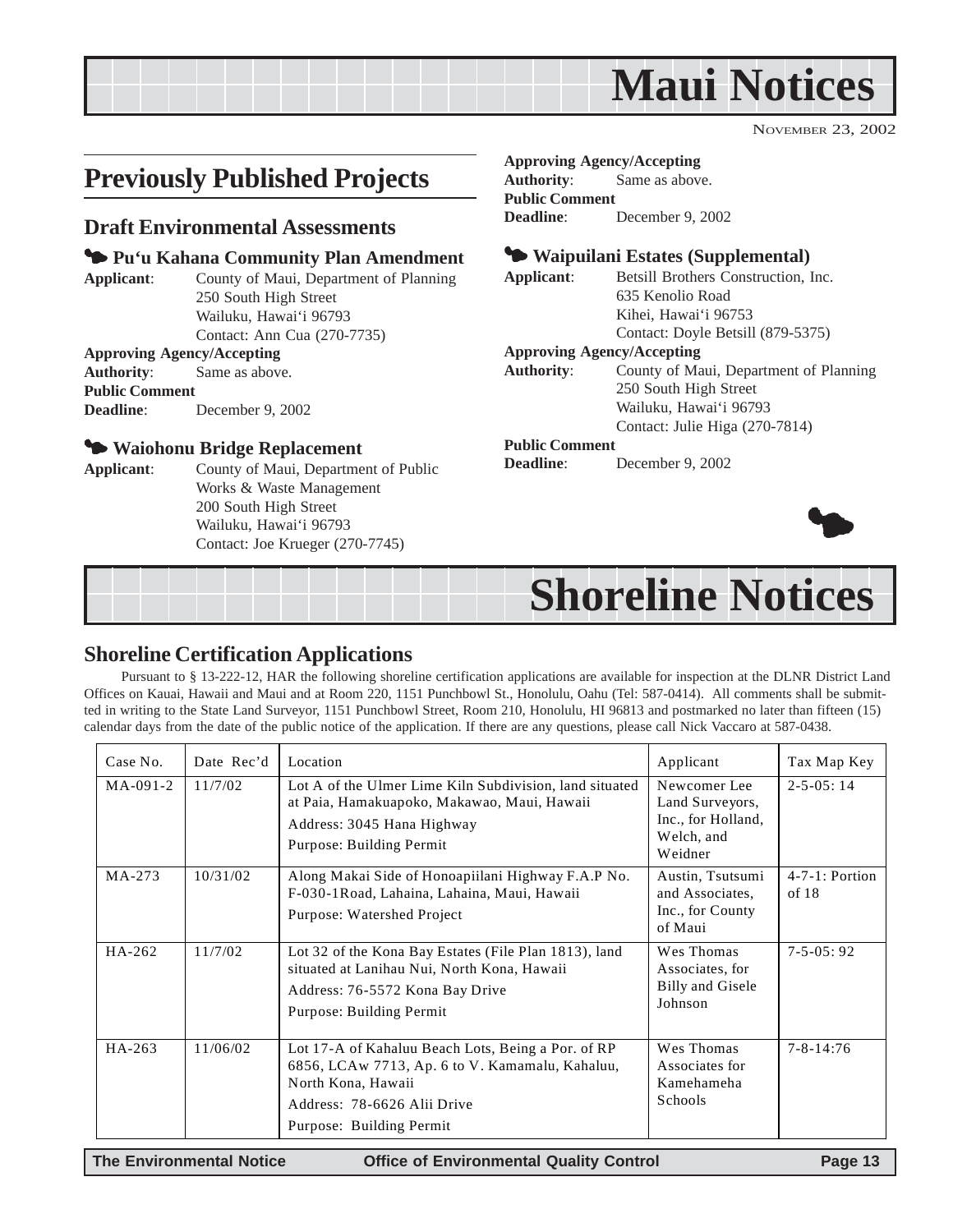## <span id="page-13-0"></span>**Shoreline Notices**

NOVEMBER 23, 2002

### **Shoreline Certifications and Rejections**

Pursuant to §13-222-26, HAR the following shorelines have been certified or rejected by the DLNR. A person may appeal a certification or rejection to the BLNR, 1151 Punchbowl Street, Room 220, Honolulu, HI 96813, by requesting in writing a contested case hearing no later than twenty (20) calendar days from the date of public notice of certification or rejection.

| Case<br>No.    | Date                  | Location                                                                                                                                                                                               | Applicant                                                                            | Tax Map<br>Key   |
|----------------|-----------------------|--------------------------------------------------------------------------------------------------------------------------------------------------------------------------------------------------------|--------------------------------------------------------------------------------------|------------------|
| OA-<br>294-2   | 11/12/02<br>Certified | Lot 13, as shown on Map 1 of Land Court Consolidation 171,<br>land situated at Heeia, Koolaupoko, Island of Oahu, Hawaii<br>Address: 46-038 Ipuka Street                                               | Jaime F. Alimboyoguen<br>LLC, for John King                                          | $4 - 6 - 07:107$ |
|                |                       | Purpose: Determine Building Setback                                                                                                                                                                    |                                                                                      |                  |
| OA-893         | 11/12/02<br>Certified | Lot 4-B-1, as shown on Map 10 of Land Court Application<br>1810, land situated at Mokuleia, Waialua, Island of Oahu,<br>Hawaii                                                                         | ControlPoint<br>Surveying, Inc., for<br>Kaena North, LLC                             | $6 - 8 - 03:39$  |
|                |                       | Address: Farrington Highway                                                                                                                                                                            |                                                                                      |                  |
|                |                       | Purpose: Consolidation & Resubdivision                                                                                                                                                                 |                                                                                      |                  |
| OA-894         | 11/12/02<br>Certified | Lot 59-A, as shown on Map 7 of Land Court Application<br>1810 and Lot 1-D, as shown on Map 2 of Land Court<br>Application 824                                                                          | ControlPoint<br>Surveying, Inc., for<br>Mokuleia Shores, LLC                         | $6 - 8 - 03:17$  |
|                |                       | Address: Farrington Highway                                                                                                                                                                            |                                                                                      |                  |
|                |                       | Purpose: Subdivision Approval                                                                                                                                                                          |                                                                                      |                  |
| MA-272         | 11/12/02<br>Certified | Being a portion of Land Commission Award 11216, Apana<br>21 to M. Kekauonohi, being also all of Lot 53 of Mekena<br>Beach Lots, land situated at Palauea, Honuaula, Makawao,<br>Island of Maui, Hawaii | Warran S. Unemori<br>Engineering, Inc. for<br>Douglas and Patricia<br>Leone          | $2 - 1 - 11:15$  |
|                |                       | Address: Mekena Road                                                                                                                                                                                   |                                                                                      |                  |
|                |                       | Purpose: Planning for use of property                                                                                                                                                                  |                                                                                      |                  |
| HA-<br>$030-2$ | 11/12/02<br>Certified | A portion of Royal Patent 7813, Land Commission Award<br>8559-B, Apana 8, to William C. Lunalilo, land situated at<br>Puapuaa 2 <sup>nd</sup> , North Kona, Island of Hawaii, Hawaii                   | <b>West Thomas</b><br>Associates, for Jack<br>Rose Gift Trust                        | $7 - 5 - 20:21$  |
|                |                       | Address: 75-6092 Alii Place                                                                                                                                                                            |                                                                                      |                  |
|                |                       | Purpose: Building Permit                                                                                                                                                                               |                                                                                      |                  |
| MA-276         | 11/13/02<br>Rejected  | Lot 2-2 of the Kaonoulu Beach Lots, being a portion of R.P<br>7447, Land Commission Award 3237 to Hewahewa, land<br>situated at Kaonoulu, Kihei, Maui, Hawaii                                          | ControlPoint<br>Surveying, Inc., for<br><b>United States of</b><br>America, National | $3-9-01:87$      |
|                |                       | Address: 726 South Kihei Road<br>Purpose: Improvements                                                                                                                                                 | Marine Sanctuary                                                                     |                  |

## **Environmental Council Notices**

### **Environmental Council Meetings**

The next meetings of the Environmental Council are tentatively scheduled for Wednesday, December 11, 2002. Please call OEQC at 586-4185 after December 5th to confirm meetings time and place.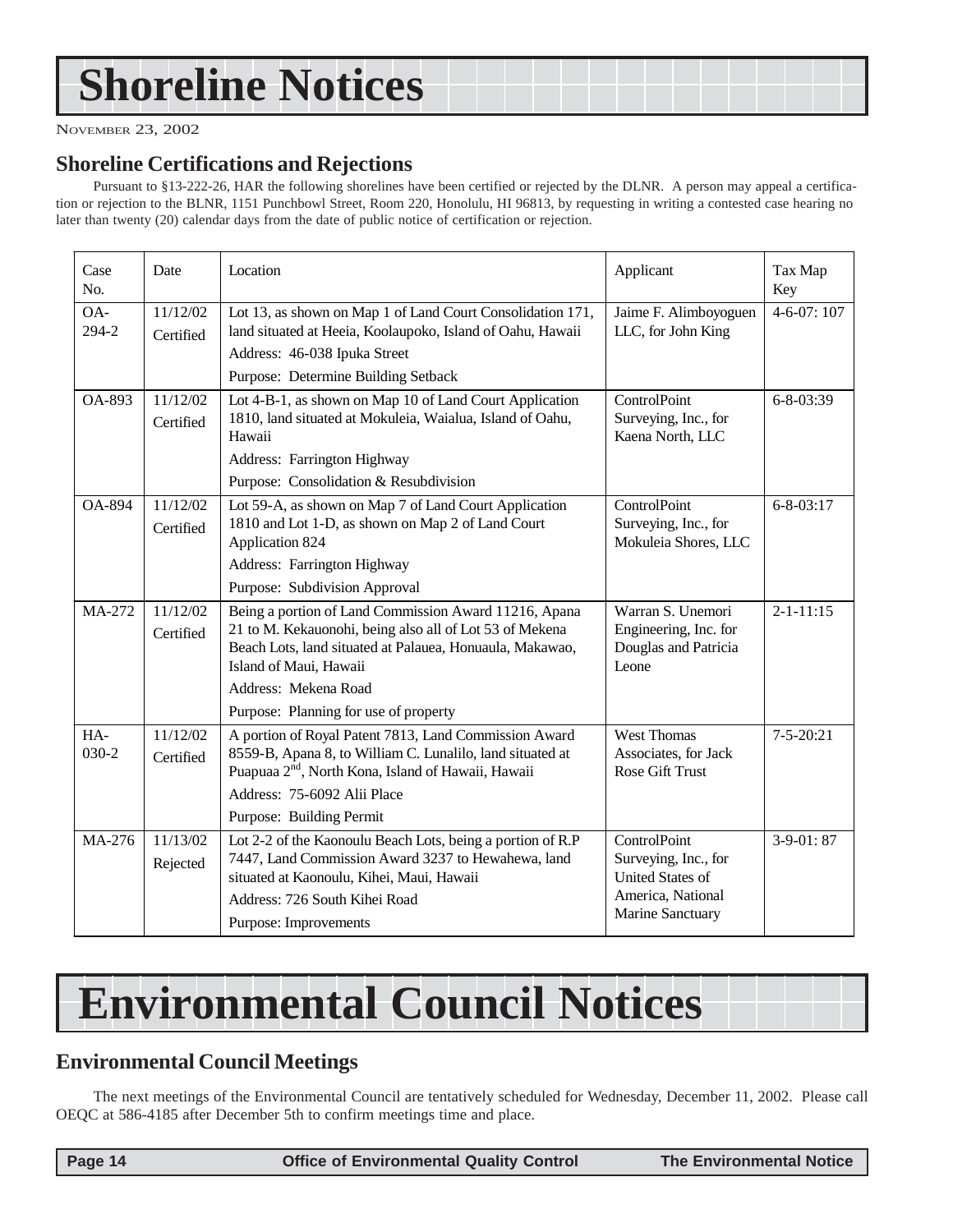## **Pollution Control Permit Applications**

NOVEMBER 23, 2002

### **Department of Health Permits**

The following is a list of some pollution control permits currently being reviewed by the State Department of Health. For more information about any of the listed permits, please contact the appropriate branch or office of the Environmental Management Division at 919 Ala Moana Boulevard, Honolulu.

#### **Clean Air Branch**

| <b>Branch</b><br>Permit Type                                                | Applicant & Permit<br>Number                                                            | Project Location                                                                                                        | Pertinent<br>Date   | Proposed Use                                                                                                                                                       |
|-----------------------------------------------------------------------------|-----------------------------------------------------------------------------------------|-------------------------------------------------------------------------------------------------------------------------|---------------------|--------------------------------------------------------------------------------------------------------------------------------------------------------------------|
| Clean Air Branch.<br>586-4200, Covered<br>Source Permit                     | Ameron International<br>Corporation, dba<br>Ameron Hawaii<br>CSP 0085-02-C<br>(Renewal) | Camp 10 Quarry,<br>Puunene, Maui                                                                                        | Issued:<br>10/31/02 | 600 TPH Stone Processing Plant<br>with 475 HP Diesel Engine<br>Generator, Concrete Plant with<br>120 CY/HR Concrete Batch<br>Plant and 300 TPH Concrete<br>Crusher |
| Clean Air Branch,<br>586-4200,<br><b>Temporary Covered</b><br>Source Permit | <b>Isemoto Contracting</b><br>Company, Ltd.<br>CSP 0515-01-CT                           | Various Locations, State<br>of Hawaii<br>Initial Location:<br>Maniniowali, North<br>Kona, Hawaii<br>$(TMK: 7-2-04: 18)$ | Issued:<br>11/4/02  | 465 TPH Temporary Stone<br>Crushing and Processing Plant<br>with 317 kW Diesel Engine                                                                              |
| Clean Air Branch,<br>586-4200,<br><b>Temporary Covered</b><br>Source Permit | Castle & Cooke<br>Resorts, LLC<br>CSP 0512-02-CT                                        | Various Temporary<br>Sites, State of Hawaii<br>Initial Location:<br>Manele Bay area, Lanai<br>City, Lanai               | Issued:<br>11/6/02  | 460 TPH Mobile Crushing Plant<br>with One $(1)$ 310 HP Diesel<br>Engine                                                                                            |
| Clean Air Branch.<br>586-4200,<br>Noncovered Source<br>Permit               | Puna Geothermal<br>Venture<br>NSP 0008-02-N<br>(Amendment)                              | 14-3860 Kapoho-Pahoa<br>Road, Pahoa, Hawaii                                                                             | Issued:<br>11/8/02  | Three (3) Diesel Engines for<br>Geothermal Well<br>Drilling/Construction                                                                                           |

#### **Safe Drinking Water Branch**

| Branch &<br>Permit Type                                       | Applicant & Permit Number                                                                     | <b>Project Location</b>                                                                     | Pertinent<br><b>Dates</b> | <b>Proposed Use</b>                                                                    |
|---------------------------------------------------------------|-----------------------------------------------------------------------------------------------|---------------------------------------------------------------------------------------------|---------------------------|----------------------------------------------------------------------------------------|
| Safe Drinking Water<br>Branch, 586-4258,<br><b>UIC Permit</b> | <b>Brewer Environmental Industries</b><br>(BEI) LCC and BEI Hawaii;<br>UH-1253                | Brewer Environmental Industries,<br>LCC, 60 Kuhio Road, Hilo                                | n/a                       | Permit modification, change of<br>discharge to surface drainage, 2<br>injection wells. |
| Safe Drinking Water<br>Branch, 586-4258,<br>UIC Permit        | UH College of Tropical Ag. &<br>Human Resources, Coop.<br><b>Extension Service</b><br>UH-2147 | Komohana Agricultural Complex<br>875 Komohana St., Hilo                                     | n/a                       | Abandonment of 2 injection wells used<br>for sewage and lab waste disposal.            |
| Safe Drinking Water<br>Branch, 586-4258,<br><b>UIC Permit</b> | U of N Bencorp<br>UH-2199                                                                     | Hualalai Village Phase I, Hualalai<br>Road Improvement<br>75-346 Hualalai Road, Kailua-Kona | n/a                       | Construction of 2 injection wells for<br>surface drainage.                             |
| Safe Drinking Water<br>Branch, 586-4258,<br>UIC Permit        | Hawaii Health Systems<br>Corporation<br>UM-2198                                               | Kula Hospital<br>100 Keokea Place, Keokea, Kula                                             | n/a                       | Register 3 large-capacity cesspools,<br>as injection wells, for sewage<br>disposal.    |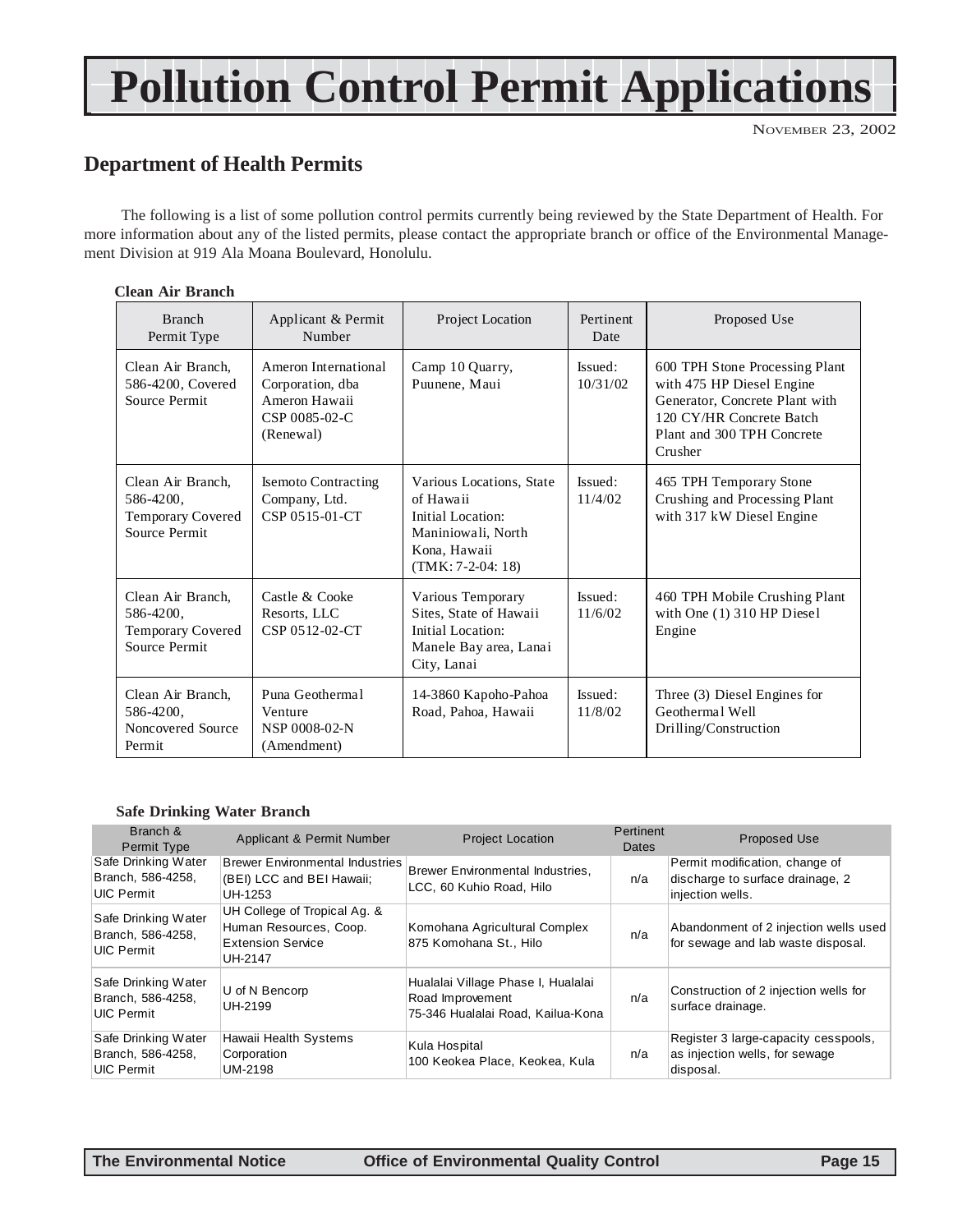## <span id="page-15-0"></span>**Coastal Zone News**

NOVEMBER 23, 2002

### **Special Management Area (SMA) Minor Permits**

Pursuant to Hawai'i Revised Statute (HRS) 205A-30, the following is a list of SMA Minor permits that have been approved or are pending by the respective county/state agency. For more information about any of the listed permits, please contact the appropriate county/state Planning Department. City & County of Honolulu (523-4131); Hawai'i County (961-8288); Kaua'i County (241-6677); Maui County (270-7735); Kakaako (587-2878).

| Location (TMK)                | <b>Description (File No.)</b>                   | <b>Applicant/Agent</b>                   |  |
|-------------------------------|-------------------------------------------------|------------------------------------------|--|
| Hawaii: Hilo (3-6-10-05 & 06) | Restrooms & storage addition (SMM 126)          | Michael Kaneda (Hawaii Petroleum,        |  |
|                               |                                                 | Inc.                                     |  |
| Hawaii: Hilo (2-7-4: 25)      | Implement preventive soil erosion practices and | Steven H. Shropshire (Shropshire         |  |
|                               | measures (SMM 124)                              | Group, LLC)                              |  |
| Maui: Lahaina (4-6-30-13)     | Eaton residence alteration (SM2 20020154)       | Wagner, Nick                             |  |
| Maui: (4-2-4-5)               | Swimming pool (SM2 20020155)                    | Chris Hart & Partners, Inc.              |  |
| Maui: Lahaina (4-5-4-37)      | Pool & Spa (SM2 20020156)                       | Weber, Craig                             |  |
| Maui: Paia (2-6-4-16)         | Willy's restaurant alteration (SM2 20020157)    | James S. Niess                           |  |
| Maui: Kihei (3-9-2-28)        | Nature's Way tents (SM2 20020158)               | Thomas, Mike                             |  |
| Maui: Haiku (2-8-3-59)        | Replace power poles (SM2 20020159)              | Cahill, John                             |  |
| Maui: Kihei (3-9-51-24)       | Bldg addition (SM2 20020160)                    | Oceanic Cable                            |  |
| Maui: Kahului (3-7-2-1)       | Temporary office trailer (SM2 20020161)         | Maui Land & Pineapple Co.                |  |
| Maui: Haiku (2-8-3-43)        | 3 lot subdivision (SM2 20020162)                | Arakaki, Wayne I.                        |  |
| Maui: Lahaina (4-6-33-23)     | Remodel condo (SM2 20020163)                    | Kenneth Hayo                             |  |
| Maui: Lahaina (4-2-9-33)      | Addition (SMX 20020567) Pending                 | Wagner, Nick                             |  |
| Maui: Kihei (3-9-13-4)        | Addition (SMX 20020568) Pending                 | Montessori Hale Okeiki, Inc              |  |
| Maui: Wailea (2-1-8-75)       | Interior addition (SMX 20020569) Pending        | Pacific Atelier International, Inc       |  |
| Maui: Lahaina (4-6-9-10)      | Lahaina Gems alteration (SMX 20020571) Pending  | Carpenter, Monty                         |  |
| Maui: Kapalua (4-2-7-23)      | Pool & spa (SMX 20020574) Pending               | Long & Associates, AIA, inc.             |  |
| Maui: Kihei (3-9-3-65)        | Dwelling (SMX 20020575) Pending                 | Biniaries, Sotos                         |  |
| Maui: Kaanapali (4-4-8-1)     | Restroom renovation (SMX 20020576) Pending      | Sandi, Steven J.                         |  |
| Maui: Lahaina (4-4-1-92)      | New dwelling (SMX 20020578) Pending             | Hufalar, David & Laura-Lee               |  |
| Maui: Makena (2-1-5-108)      | Chain link fence (SMX 20020579) Pending         | Makena Golf Corp.                        |  |
| Maui: Kihei (3-9-31-39)       | Dwelling (SMX 20020580) Pending                 | Ugalino, Natividad                       |  |
| Maui: Keanae (1-1-3-1)        | Park restroom (SMX 20020581) Pending            | County Dept of Parks & Recreation        |  |
| Maui: Kihei (3-9-1-25)        | Beach nourishment (SMX 20020583) Pending        | Kihei Community Association              |  |
| Maui: Haiku (2-8-4-20)        | Cachola residence (SMX 20020585) Pending        | Cachola, Abraham & Loralyn               |  |
| Maui: Kaanapali (4-4-8-1)     | Alterations (SMX 20020589) Pending              | Steven Heller & Associates               |  |
| Maui: Kihei (3-9-42-52)       | Pool & spa (SMX 20020590) Pending               | Wagner, Nick                             |  |
| Maui: Kihei (3-9-18-32)       | Addition (SMX 20020592) Pending                 | Contreras, James                         |  |
| Maui: Kapalua (4-2-7-22)      | Swimming pool & spa (SMX 20020593) Pending      | Long & Associates, AIA                   |  |
| Maui: Kihei (3-9-13-18)       | Residence & garage (SMX 20020594) Pending       | Zakian, Gary                             |  |
| Maui: Kahana (4-3-9-2)        | Addition (SMX 20020596) Pending                 | Watson, Beverly                          |  |
| Maui: Kihei (3-9-42-75)       | Addition (SMX 20020597) Pending                 | Escobar, Rafael                          |  |
| Maui: Kihei (3-9-28-34)       | Addition (SMX 20020598) Pending                 | Altura, Peofilo R & TessieV              |  |
| Maui: Kapalua (4-2-1-24)      | Interior addition (SMX 20020599) Pending        | Kimmey, Marie AIA                        |  |
| Maui: Haiku (2-9-2-11 & 35)   | Driveway (SMX 20020600) Pending                 | Arakaki, Wayne I.                        |  |
| Maui: Kailua (2-9-11-3)       | Driveway (SMX 20020601) Pending                 | Arakaki, Wayne I.                        |  |
| Maui: Kahului (3-7-1-9 & 16)  | Roof canopy (SMX 20020603) Pending              | Tesoro Hawaii Corp                       |  |
| Maui: Lahaina (4-5-12-53)     | Residence (SMX 20020604) Pending                | Viela, Chad                              |  |
| Maui: Lahaina (4-5-13-4)      | Pool (SMX 20020605) Pending                     | Hurlock, Donald                          |  |
| Maui: Haiku (2-9-3-2)         | Tempt dwelling (SMX 20020606) Pending           | Simmer, Malte                            |  |
| Maui: Kihei (3-9-20-9)        | Pool & spa (SMX 20020607) Pending               | Kihei Regency LLC                        |  |
| Maui: Lahaina (4-6-10-15)     | Wall (SMX 20020608) Pending                     | Brown, Greg                              |  |
| Maui: Kihei (3-9-3-16)        | Craft fair (SMX 20020609) Pending               | Maui's Best Gift & Craft Fair            |  |
| Maui: Wailea (2-1-27-23)      | Pool (SMX 20020611) Pending                     | Riecke Sunnland Kono Architects,<br>Ltd. |  |
| Maui: Kihei (3-9-50-1)        | Dwelling (SMX 20020613) Pending                 | Esteban. Honorio                         |  |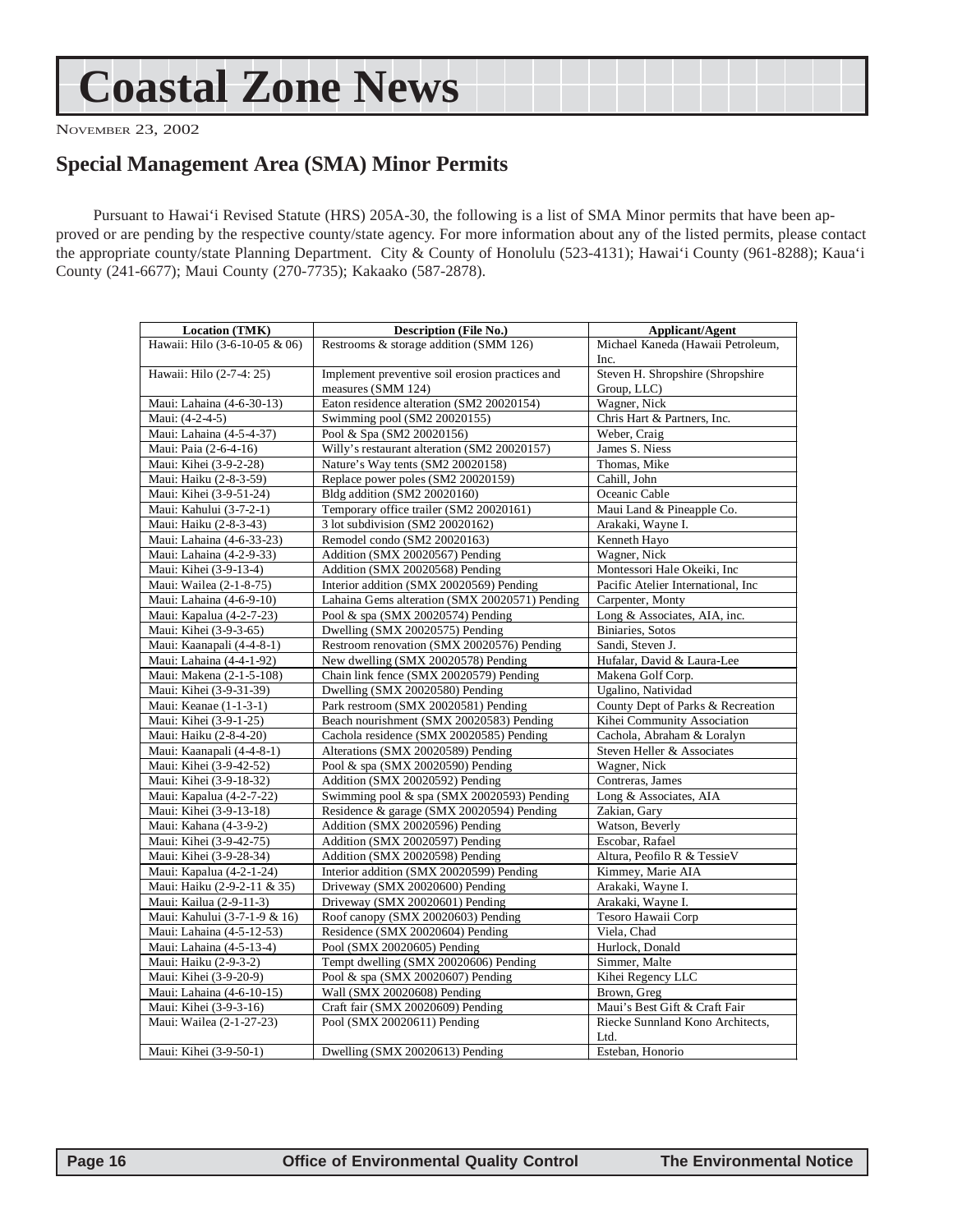## **Conservation District Notices**

### <span id="page-16-0"></span>**Conservation District Use Permits**

Persons interested in commenting on the following Conservation District Use Applications must submit comments to the Department of Land and Natural Resources. Also, anyone interested in receiving notification of determinations on Conservation District Use Applications must submit requests to DLNR that include the following information: 1) Name and address of the requestor; 2) The departmental permit for which the requestor would like to receive notice of determination; and 3) The date the notice was initially published in the Environmental Notice.

Both comments and requests for notification of determinations must be submitted to DLNR within thirty days from the initial date that the notice was published in the Environmental Notice.

Please send comments and requests to: State of Hawaii, Department of Land and Natural Resources, Land Division, 1151 Punchbowl Street, Room 220, Honolulu, Hawaii 96813.

DLNR will make every effort to notify those interested in the subject CDUA, it is not obligated to notify any person not strictly complying with the above requirements. For more information, please contact the DLNR staff listed below.

### 1 **Emerson Repair & Resurface Driveway**

NOVEMBER 23, 2002

| CDUA OA-3100 (Board Permit)                   |  |  |
|-----------------------------------------------|--|--|
| Doreen & Chris Emerson                        |  |  |
| 45-644B Kionaole Road                         |  |  |
| Kaneohe, Hawaii 96744                         |  |  |
| $4 - 5 - 042:016$                             |  |  |
| Repair and resurface driveway and             |  |  |
| parking area                                  |  |  |
|                                               |  |  |
| determination:<br>Exempt                      |  |  |
| <b>Appl's Contact:</b> Donna Leong (521-9232) |  |  |
| <b>DLNR's Contact:</b> Dawn Hegger (587-0380) |  |  |
|                                               |  |  |

### 6 **Fencing at Hamakua**

| <b>File No.:</b>      | CDUA HA-3107 (Departmental Permit)                     |
|-----------------------|--------------------------------------------------------|
| Applicant:            | Douglas Ort                                            |
| <b>Location:</b>      | Hamakua, Hawaii                                        |
| TMK:                  | $4 - 9 - 02:08$                                        |
| <b>Action:</b>        | Fencing                                                |
| 343, HRS              |                                                        |
| determination: Exempt |                                                        |
|                       | Appl's Contact: Douglas Ort, P.O. Box 166, Honokaa, HI |
|                       | 96727                                                  |
|                       | <b>DLNR's Contact:</b> Traver Carroll (587-0439)       |

## **Federal Notices**

### **Endangered Species and Critical Habitat Notices**

The U.S. Fish and Wildlife Service (FWS) gives notice of the following: (1) *Blackburn's Sphinx Moth* - The public comment period for a proposed critical habitat designation for Blackburn's sphinx moth (*Manduca blackburni*) was extended to December 30, 2002. Also, a draft economic analysis for the proposed designations of critical habitat for the moth on the islands of Maui, Hawai'i, Moloka'i, and Kaho'olawe is available for comment; Over a 10-year period, the draft economic analysis shows a range of direct costs from \$1.2 to 1.9 million, and the possibility of indirect costs approaching \$500 million. However, many of the indirect costs shown in the analysis result from uncertain and possibly unlikely future private and governmental actions, and we expressly request comments as to the likelihood of these actions occurring and of the indicated costs from these possible actions being incurred. Copies of the draft economic analysis are available on the Internet at http://pacificislands.fws.gov. A public hearing was also held in Kailua-Kona on October 29, 2002 (see, 67 F.R. 63064, October 10, 2002, and 67 F.R. 69179, November 15, 2002); (2) *Kaua'i Caves' Spider And Amphipod* - FWS announced the availability of the draft economic analysis for the proposed designations of critical

habitat for the Kaua'i cave wolf spider (*Adelocosa anops*) and Kaua'i cave amphipod (*Spelaeorchestia koloana*) from the island of Kaua'i. FWS is now providing notice of extending the comment period to allow peer reviewers and all interested parties to comment simultaneously on the proposed rule and the associated draft economic analysis. The draft economic analysis shows a range likely costs from the proposed critical habitat designation of between \$743 million to \$1.955 billion over the 18 year period from 2003 to 2020. FWS will accept public comments until December 16, 2002 (see, 67 F.R. 69177, November 15, 2002); (3) *O'ahu Endangered Plants* - FWS has also extended the comment period on proposed critical habitat designations for 99 plants from the island of O'ahu (that closed on September 30, 2002) to November 30, 2002 (see, 67 F.R. 63066, October 10, 2002); (4) *Maui, Kaho'olawe And Hawai'i Island Endangered Plants* - FWS announced the availability of the draft economic analysis for the proposed designations of critical habitat for plant species from the islands of Maui and Kaho'olawe, Hawai'i. In earlier Federal Register notices published August 26, 2002, FWS reopened the comment period and provided notice of a public hearing (67 F.R. 54764 and 67 F.R. 54766) for the proposed designations or non-designations of critical habitat for these plants. FWS will accept public comments until November 1, 2002 (see, 67 F.R. 61845, October 2, 2002); (5) *Lana'i Endangered Plants* - FWS announced the reopening of the public com-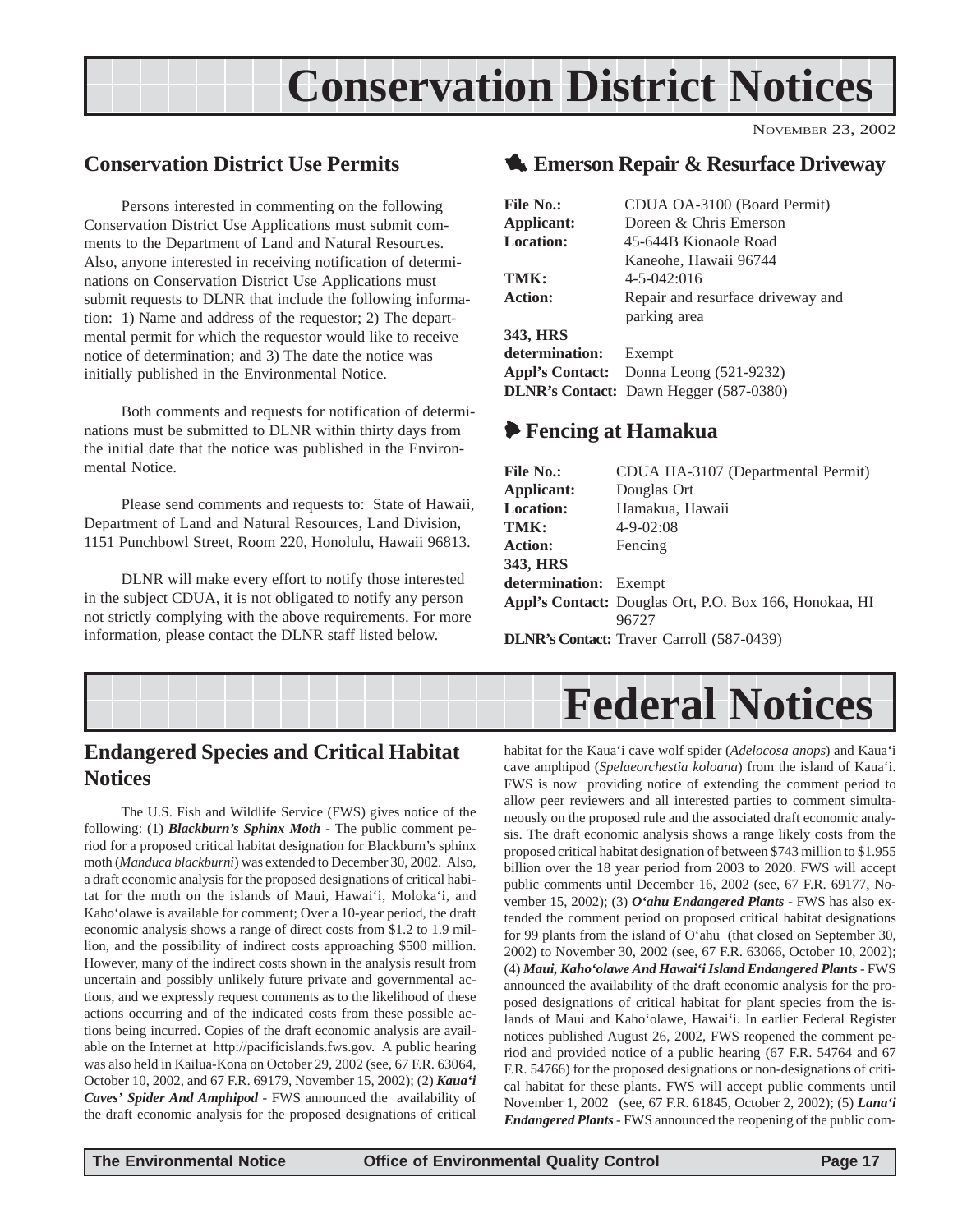## <span id="page-17-0"></span>**Federal Notices**

NOVEMBER 23, 2002

ment period for the proposed rule to designate critical habitat for 32 plants from the island of Lana'i. FWS has received new information since the close of the comment period and the comment period is reopened to allow additional time for all interested parties to consider the information and submit written comments on the proposal. The comment period for this proposal now closes on November 25, 2002 (see, 67 F.R. 69176, November 15, 2002). Comments already submitted on the above proposed rules need not be resubmitted as they will be fully considered in final determinations. All comments and materials concerning the above (with appropriate reference to the subject of the proposed rule) should be sent to the Paul Henson, Field Supervisor, U.S. Fish and Wildlife Service, Pacific Islands Office, 300 Ala Moana Boulevard, Room 3-122, PO Box 50088, Honolulu, HI 96850. For details, contact Paul Henson, at the above address, by dialing (808) 541-3441 (voice) or (808) 541-3470 (facsimile).

### **Alien Species Notices**

(1) *Environmental Assessment for Aquatic Weed Giant Salvinia.* The Animal and Plant Health Inspection Service of the U.S. Department of Agriculture (APHIS) has prepared an environmental assessment relative to a proposed field release of the non-indigenous salvinia weevil for the biological control of the aquatic weed giant salvinia. Giant salvinia (*Salvinia molesta*) is a free-floating aquatic fern, native to South America, which has been detected in Hawai'i and other states due to the nursery trade in aquarium plants, with a tremendous growth rate and the potential to significantly affect waterreliant agricultural industries and recreation and the ecology of freshwater habitats throughout much of the United States. Giant salvinia reproduces vegetatively through fragmenting and from dormant buds breaking away. The colonizing or immature stage of giant salvinia is characterized by small leaves that lie flat upon the water. As plant growth accelerates, the leaves become larger, crowding occurs, and the plants are pushed upright. Mats may grow to a meter thick and can cover large areas. APHIS listed giant salvinia as a noxious weed in 1983. Under APHIS' regulations, no person may move giant salvinia into or through the United States, or interstate, unless he or she obtains a permit for the movement from APHIS. Because giant salvinia is a free-floating plant, it disperses by passive means (water currents and wind) and by "hitchhiking." Animals may carry the plants over short distances, but humans can spread it widely on fishing gear and boating equipment. Intercontinental dispersal and dispersal within the United States have probably occurred when giant salvinia was sold in the nursery trade, either intentionally as a plant for aquaria or for ponds, or unintentionally when it "hitchhiked" with other aquatic plants collected for academic study or for use in aquaria or ponds. As a result of this infestation, APHIS prepared an environmental assessment (EA) and has issued permits for the environmental release of the non-indigenous salvinia weevil (*Cyrtobagous salviniae*) into the limited area of the Toledo Bend Reservior. APHIS has now received a permit application for additional releases of the salvinia weevil into other areas of the continental United States beyond the area considered in the existing APHIS EA. The applicant proposes to release the salvinia weevil to reduce the severity and extent of giant salvinia infestation in the United States. The salvinia weevil is native to Brazil, Bolivia, and Paraguay. Salvinia weevil larvae tunnel within the rhizomes of giant salvinia, causing them to disintegrate. They also tunnel in the leaf buds and adults eat leaves and leaf buds, suppressing growth and vegetative propagation of this sterile weed. This insect has successfully controlled giant salvinia in 12 countries over 3 continents. The EA may be viewed on the Internet at http://www.aphis.usda.gov/ppq/ by following the link for "Documents/Forms Retrieval System" then clicking on the triangle beside "6 - Permits - Environmental Assessments," and selecting document number 0001. APHIS must receive your comments by December 2, 2002. You may submit comments by postal mail/commercial delivery or by e-mail. If you use postal mail/commercial delivery, please send four copies of your comment (an original and three copies) to: Docket No. 02-098-1, Regulatory Analysis and Development, PPD, APHIS, Station 3C71, 4700 River Road Unit 118, Riverdale, MD 20737-1238. Please state that your comment refers to Docket No. 02-098-1. If you use e-mail, address your comment to regulations@aphis.usda.gov and your comment must be contained in the body of your message; do not send attached files. Please include your name and address in your message and "Docket No. 02-098-1" in the subject line. For further details, contact Dr. Tracy A. Horner, Environmental Services, PPD, APHIS, 4700 River Road Unit 149, Riverdale, MD 20737-1228; (301) 734-5213 (see, 67 F.R. 66381, October 31, 2002); and (2) *The Federal Aquatic Nuisance Species (ANS) Task Force Met in Waikiki*. The Aquatic Nuisance Species Task Force met on November 13-15, 2002 at the Radison Waikiki Prince Kuhio, 2500 Kuhio Avenue, Honolulu to: discuss activities from each of the Task Force's regional panels; submission of a Rapid Response Plan by the Western Regional Panel; discuss the status and updates from several other Task Force committees including the Prevention Committee, the Communications, Education and Outreach Committee, and the Research Committee; to approve the Draft Green Crab Control Plan; discuss the status of State and Interstate ANS Management Plans and to approve the Massachusetts State Plan; discuss an update on ballast water management activities; convene a panel on the status of Brown Tree Snake activities; and discuss other topics. The meeting also included a field trip to view local invasive species problems. For minutes of the meeting, contact Sharon Gross, Executive Secretary, Aquatic Nuisance Species Task Force at (703) 358- 2308, or write to her at Aquatic Nuisance Species Task Force, Suite 810, 4401 North Fairfax Drive, Arlington, Virginia 22203-1622 (see, 67 F.R. 62493, October 7, 2002).

### **Marine Mammal Notices**

(1) *Finalized Revisions to the Whale Sanctuary Management Plan.* The Hawaiian Islands Humpback Whale National Marine Sanctuary was Congressionally designated by the Hawaiian Islands Humpback Whale National Marine Sanctuary Act (HIHWNMSA) on November 4, 1992 (Subtitle C of Public Law 102-587, the Oceans Act of 1992). Section 304(e) of the National Marine Sanctuaries Act requires that sanctuary management plans be reviewed and potentially revised every five years. At the time of designation the National Oceanic and Atmospheric Administration (NOAA) made a commitment to the state of Hawai'i that five years after the management plan and regulations became effective, NOAA, in consultation with the State of Hawai'i, would evaluate the progress made toward implementing the management plan, regulations, and goals for the Sanctuary. NOAA also agreed that after the evaluation was complete, NOAA would then re-submit the management plan and regulations in their entirety, as far as they affect State waters, to the Governor for his concurrence. A draft revised management plan and draft environmental assessment were made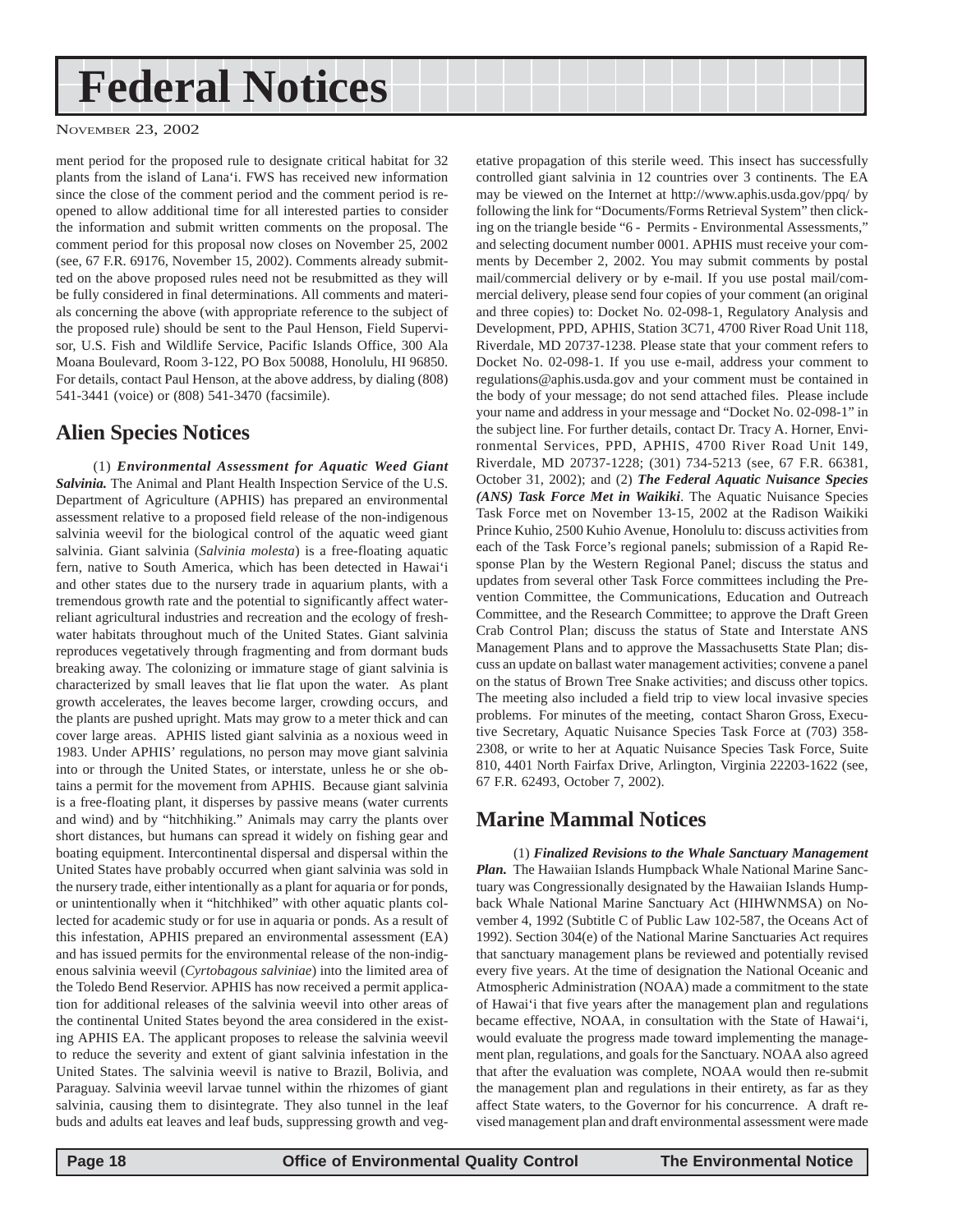<span id="page-18-0"></span>

available for public review on March 19, 2002 (67 F.R. 12525). Seven public meetings were held throughout the State of Hawai'i to collect information and comments from individuals, organizations, and government agencies on the scope, types, and significance of issues related the Sanctuary's draft revised management plan. Written comments were also received throughout the public comment period which ended on May 24, 2002. A final revised management plan and final environmental assessment were prepared in response to input received from the Sanctuary Advisory Council and comments received during the public review phase. The final revised management plan does not contain any regulatory or boundary changes. The final revised management plan was submitted to the Governor of Hawai'i on August 2, 2002. The Governor concurred with the final revised management plan on September 6, 2002. This notice confirms the effective date of the new management plan as September 9, 2002 (see, 67 F.R. 61598, October 1, 2002); (2) *Availability of Seats for Whale Council*. The Hawaiian Islands Humpback Whale National Marine Sanctuary (HIHWNMS) is seeking applicants for the following two vacant seats on its Sanctuary Advisory Council (Council): Fishing and Native Hawaiian. The Sanctuary will choose two applicants as members and two as alternates to those members. Members are chosen based upon their particular expertise and experience in relation to the seat for which they are applying; community and professional affiliations; philosophy regarding the conservation and management of marine resources; and the length of residence in the area affected by the Sanctuary. Applicants who are chosen as members should expect to serve two-year terms, pursuant to the Council's Charter. Applications are due by November 20, 2002 (see, 67 F.R. 65786, October 28, 2002). For the above notices, applications and copies of the final revised management plan and its supporting environmental assessment may be obtained by contacting the Hawaiian Islands Humpback Whale National Marine Sanctuary, 6700 Kalaniana'ole Highway, Suite 104, Honolulu, Hawai'i 96825 at (808) 397-2655, or on the Internet at http://www.hihwnms.nos.noaa.gov. Completed applications should be sent to the same address.

### **Release of Airport Land at Hilo and Kahului**

On April 5, 2000, new authorizing legislation became effective. That bill, the Wendell H. Ford Aviation Investment and Reform Act for the 21st Century (AIR 21), Pub. L. 10-181 (April 5, 2000; 114 Stat. 61), requires that a 30-day public notice must be provided before the Secretary of Transportation may waive any condition imposed on an interest in surplus property. The following is a brief overview of the request: Various state agencies have agreed to substitute new airport parcels for those identified in a Tri-Party Agreement of 1984 whose purpose was to extinguish lawsuits pending in state court that contested HDOT's use of certain lands for non-airport purposes. The following is a description of the parcels proposed for release: (a) HDOT will convey 22.419 acres at Kahului, subject to an avigation easement, to Department of Land and Natural Resources (DLNR). The land is presently occupied by state agencies that are using it for non-aeronautical purposes. (b) At Hilo, HDOT and DLNR will each swap 1.082 acres. Presently, HDOT airport land is occupied by a state agency and the DLNR land is occupied by the FAA/National Weather Service Station. By swapping land of equal size and value, HDOT will acquire

NOVEMBER 23, 2002

1.082 acres of aviation-use land and DLNR will acquire 1.082 acres, subject to an avigation easement, of non-aeronautical use land. (c) HDOT will convey 41.067 acres, subject to avigation easement, at Hilo to DLNR. The land consists of a quarry and the former Hawai'i National Guard site, that cannot be used for aeronautical purposes since it is isolated from the airport by a major roadway. It has never been used and will not be used for future aeronautical purposes. (d) HDOT will convey another 16.941 acres, subject to avigation easement, of the quarry site at Hilo to DLNR. The state will pay HDOT fair market value of \$2,140,000, none of which is airport revenue, for the additional land. The additional 16.941 acres, along with the 41.067 acres above, represent the entire quarry and Hawai'i National Guard site that has never been used for aeronautical purposes and which HDOT does not need for airport purposes. The Federal Aviation Administration (FAA) proposes to rule and invites public comment on the release of airport land needed to comply with the Hawai'i Department of Transportation's (HDOT) obligations under the Tri-Party Agreement. The Agreement called for HDOT to exchange land and money to compensate for subject land. The FAA objected to the transfer of land needed for airport or wildlife mitigation purposes. To resolve this matter, HDOT has proposed that other non-aeronautical use land be substituted for those parcels identified in the Tri-Party Agreement. Comments must be received on or before December 13, 2002. Comments on this application may be mailed or delivered in triplicate to the FAA at the following address: Mr. Ronnie V. Simpson, Manager, FAA Honolulu Airports District Office, 300 Ala Moana Blvd., Room 7-128, Honolulu, Hawai'i 96813. For details, please contact Mr. Simpson, Manager, at the above address, or by telephone (808) 541-1232. The request to release airport property may be reviewed in person at this same location.(see, 67 F.R. 68901, November 13, 2002).

### **Notice of Intent To Prepare an EIS - Johnston Atoll Airfield**

Under the National Environmental Policy Act and its regulations and Air Force policy and procedures (32 C.F.R. 989), Detachment 1 of the 15th Air Base Wing (ABW) on November 6, 2002, has given notice of its intent to prepare an Environmental Impact Statement (EIS) for the Department of Defense (DOD) mission closure of Johnston Atoll Airfield. Johnston Atoll (JA) is an unincorporated territory (i.e., possession) of the United States located approximately 717 nautical miles southwest of Honolulu, Hawai'i, in the central Pacific Ocean. The Air Force and its implementing agent, Detachment 1, 15th ABW currently serves as the host-management agency for JA military missions. After December 31, 2003, no further military mission requirements have been identified for JA. Detachment 1, 15 ABW will be the lead agency for the EIS. Since Honolulu is the closest population center to this remote Pacific atoll, Detachment 1, 15th ABW has conducted a Public Scoping Meeting, scheduled for November 6, 2002, in Honolulu at Washington Intermediate School, located at 1633 South King Street. The meeting's purpose was to determine the environmental issues and concerns to be analyzed, to solicit comments on the Proposed Action and alternatives, and to solicit input for other alternatives to be considered in the EIS. The current proposal evaluates four alternatives - (1) No Action; (2) mission closure with declaration of excess to General Services Administration (GSA); (3) mission closure, but retain ownership of JA (do not excess property to GSA); and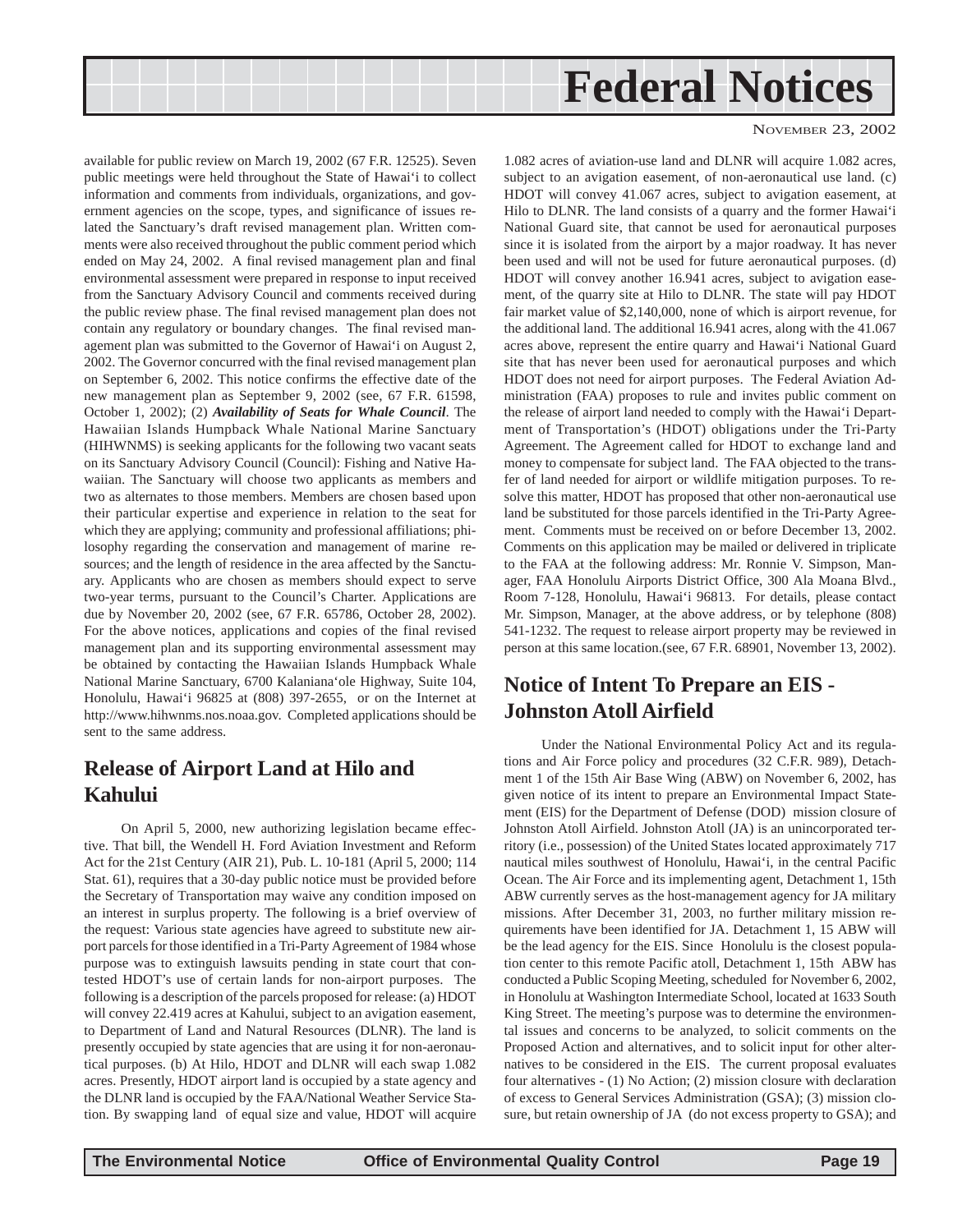## <span id="page-19-0"></span>**Federal Notices**

NOVEMBER 23, 2002

(4) caretaker status (mothball JA and retain for future missions). The Proposed Action is alternative (2); however, all comments received during the Scoping Meeting will be considered prior to the Air Force making a decision. For further information concerning the DOD mission closure at JA or alternatives to the proposed action, please contact Ms. Fran Saunders, Chief, Johnston Atoll Program Office, OL-A, Detachment 1, 15 ABW, 200 Vickers Avenue, Bldg 1055, Hickam AFB, Hawai'i 96853-5271 (see, 67 F.R. 67606, November 6, 2002).

### **Faulkes Telescope for the University's Maui Observatory**

The U.S. Department of Commerce has approved the duty-free entry into the United States by the Faulkes Telescope Corporation, Honolulu, Hawai'i 96813, of the Faulkes Telescope manufactured in the United Kingdom of Great Britian and Ireland by Telescope Technologies Limited. The proposed use of the telescope is describe in 67 F.R. 58354, September 16, 2002. The foreign instrument provides a research quality (2-meter primary mirror with better than arcsecond imaging performance) telescope that is robotically controlled and accessible via the Internet for observation and research use by students from the secondary school to university level having commonality with two identical telescopes for exchanged observations. The National Aeronautics and Space Administration advised October 10, 2002, that: these capabilities are pertinent to the applicant's intended purpose; and, it knows of no domestic instrument or apparatus of equivalent scientific value to the foreign instrument for the applicant's intended use. Related records can be viewed between 8:30 a.m. and 5 p.m. in Suite 4100W, U.S. Department of Commerce, Franklin Court Building, 1099 14th Street, NW., Washington, D.C. Docket Number: 02- 030 (see, 67 F.R. 64602, October 21, 2002).

### **Cultural Impact Notices**

In accordance with provisions of the Native Graves Protection and Repatriation Act, 43 CFR 10.9, and 43 CFR 10.2 (c) the National Park Services has published the following notices. The determinations within these notices are the sole responsibility of the museum, institution, or Federal agency that has control of these Native American human remains and associated funerary objects. The National Park Service is not responsible for the determinations within these notices: (1) *Human Remains from Lana'i in the Possession of Bishop Museum, Honolulu*. The Bernice Pauahi Bishop Museum has completed an inventory of human remains from Lana'i, in its possession in Honolulu. A detailed assessment of these human remains by Bishop Museum's professional staff in consultation with representatives from the Maui/Lana'i Island Burial Council. In 2002, human remains representing one individual were found in collections from Maunalei Cave on Lana'i. The remains consist of a human phalange. No known individuals were identified. No associated funerary objects are present. Also, in 2002, human remains representing one individual were found in collections from Lana`i. The remains consist of a human tooth. No associated funerary objects were present. The collections were gifted to the Bishop Museum by George F. Arnemann in 1956. Based on the above-mentioned information, officials of the Bishop Museum have determined that, pursuant to 43 CFR 10.2 (d)(1), the human remains

listed above represent the physical remains of two individuals of Native American ancestry. Officials of the Bishop Museum also have determined that, pursuant to 43 CFR 10.2 (e), there is a relationship of shared group identity that can be reasonably traced between these Native American human remains and associated funerary objects and the Maui/Lana'i Island Burial Council, Hui Malama I Na Kupuna O Hawai'i Nei and Office of Hawaiian Affairs (see, 67 F.R. 63151, October 10, 2002); (2) *Funerary Cultural Items from Lana'i in the Possession of Bishop Museum, Honolulu.* In 1926, G.C. Munro gifted 97 glass and ivory beads to the Bishop Museum. Accession records indicate that the beads were "found some years ago with the bones of a child." The burial site was located on the island of Lana'i. Excavation records indicate that the human remains with whom these funerary objects were associated were not collected, or were collected but are no longer within the Bishop Museum's collection. A detailed assessment of these unassociated funerary objects was made by Bishop Museum's professional staff in consultation with representatives from the Maui/Lana'i Island Burial Council. Based on the above-mentioned information, officials of the Bishop Museum have determined that, pursuant to 43 CFR 10.2 (d)(2)(ii), these 97 cultural items are reasonably believed to have been placed with or near individual human remains at the time of death or later as part of the death rite or ceremony and are believed, by a preponderance of the evidence, to have been removed from a specific burial site of a Native American individual. Officials of the Bishop Museum also have determined that, pursuant to 43 CFR 10.2 (e), there is a relationship of shared group identity that can be reasonably traced between these 97 unassociated funerary objects and the Maui/Lana'i Island Burial Council, Hui Malama I Na Kupuna O Hawai'i Nei, and the Office of Hawaiian Affairs (see, 67 F.R. 63152, October 10, 2002). The above notices has been sent to officials of the Maui/Lana'i Island Burial Council, Hui Malama I Na Kupuna O Hawai'i Nei, and Office of Hawaiian Affairs. Representatives of any other Native Hawaiian organization that believes itself to be culturally affiliated with these human remains/funerary objects should contact Dr. Guy Kaulukukui, Vice President of Cultural Studies, Bishop Museum, 1525 Bernice Street, Honolulu, Hawai'i, 96718- 2704, telephone (808) 848-4126. Repatriation of the above remains/ objects to the Maui/Lana'i Island Burial Council, Hui Malama I Na Kupuna O Hawai'i Nei and Office of Hawaiian Affairs may begin after November 12, 2002, if no additional claimants come forward by that date; (3) *Meeting of Kaloko-Honokohau National Historical Park Advisory Commission.* Notice is hereby given in accordance with the Federal Advisory Committee Act that a meeting of the Na Hoapili O Kaloko Honokohau, Kaloko-Honokohau National Historical Park Advisory Commission will be held at 9:00 a.m., November 16, 2002 at Kaloko-Honokohau National Historical Park headquarters, 73-4786 Kanalani St. Suite 14, Kailua-Kona, Hawai'i. The agenda will include Status on Park Brochure, Report on Alu Like Training Program, and FY2003 Budget Plans. The meeting is open to the public. Minutes will be recorded for documentation and transcribed for dissemination. Minutes of the meeting will be available to the public after approval of the full Advisory Commission. Transcripts will be available after 30 days of the meeting. For copies of the minutes, contact Kaloko-Honokohau National Historical Park at (808) 329-6881 (see, 67 F.R. 66660, November 1, 2002).